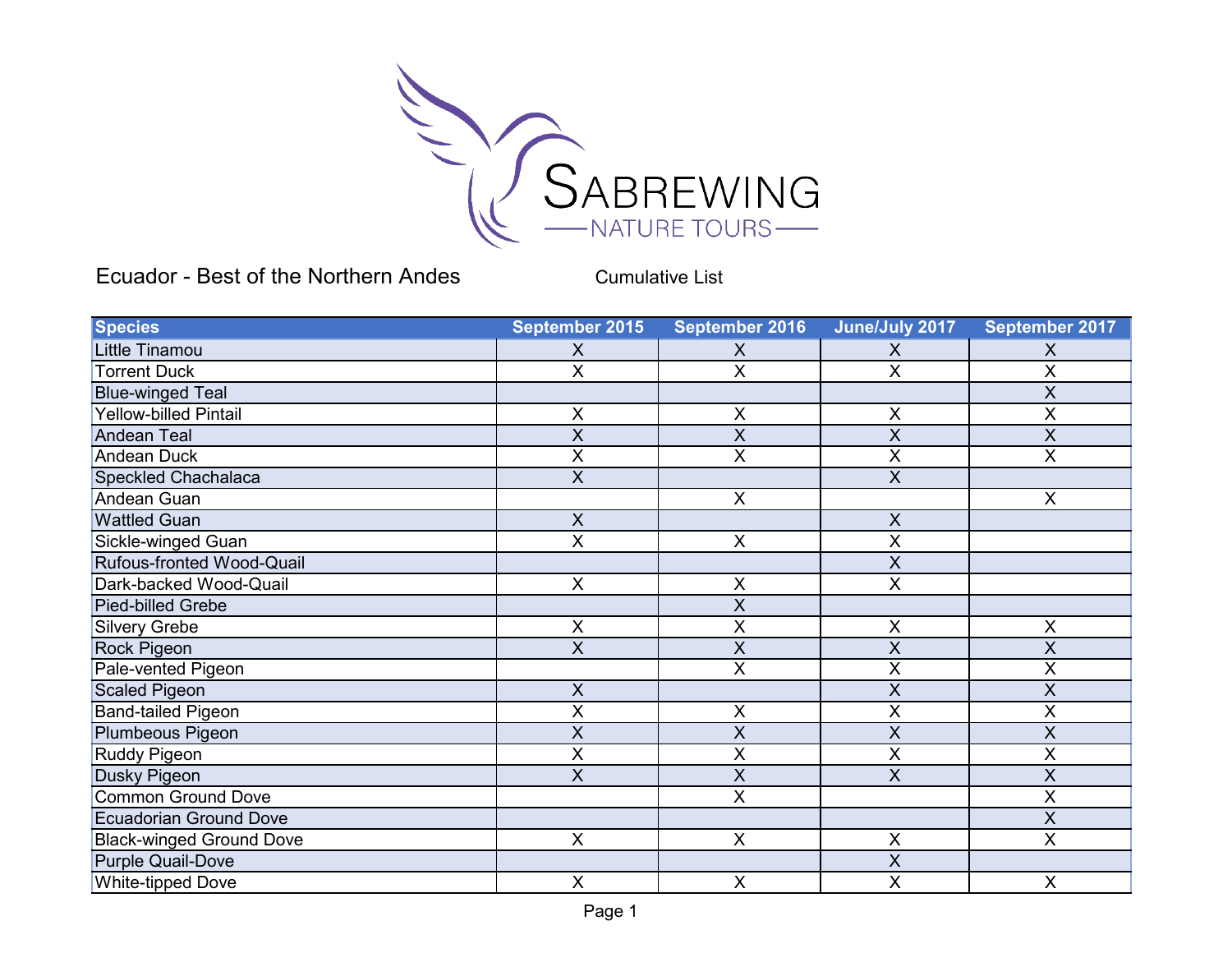| <b>Species</b>                     | September 2015          | <b>September 2016</b>   | June/July 2017          | September 2017          |
|------------------------------------|-------------------------|-------------------------|-------------------------|-------------------------|
| <b>Gray-fronted Dove</b>           |                         | $\mathsf X$             | X                       |                         |
| <b>Pallid Dove</b>                 | $\mathsf{X}$            | $\overline{\mathsf{X}}$ | $\overline{X}$          | $\pmb{\times}$          |
| <b>White-throated Quail-Dove</b>   | $\overline{X}$          | $\overline{\mathsf{x}}$ | $\overline{X}$          | $\overline{\mathsf{X}}$ |
| <b>Eared Dove</b>                  | $\overline{X}$          | X                       | $\overline{\mathsf{X}}$ | $\overline{X}$          |
| <b>Greater Ani</b>                 |                         |                         |                         | $\overline{X}$          |
| Smooth-billed Ani                  | X                       | $\pmb{\mathsf{X}}$      | $\pmb{\times}$          | $\overline{X}$          |
| <b>Striped Cuckoo</b>              | $\overline{X}$          | X                       |                         | $\overline{\mathsf{X}}$ |
| <b>Little Cuckoo</b>               | $\overline{X}$          | X                       | X                       |                         |
| <b>Squirrel Cuckoo</b>             | $\overline{X}$          | $\overline{\mathsf{X}}$ | $\overline{X}$          | $\mathsf X$             |
| Rufous-bellied Nighthawk           | $\overline{\mathsf{x}}$ |                         |                         | $\overline{\mathsf{X}}$ |
| <b>Blackish Nightjar</b>           |                         |                         |                         | $\overline{X}$          |
| Common Pauraque                    | $\overline{X}$          |                         |                         |                         |
| Swallow-tailed Nightjar            |                         |                         | $\pmb{\times}$          |                         |
| Lyre-tailed Nightjar               |                         | $\pmb{\mathsf{X}}$      | $\overline{X}$          | $\pmb{\times}$          |
| <b>Common Potoo</b>                | $\overline{X}$          | X                       |                         |                         |
| <b>Andean Potoo</b>                | $\overline{X}$          |                         |                         |                         |
| <b>Rufous Potoo</b>                |                         |                         |                         | $\mathsf X$             |
| Oilbird                            | $\mathsf{X}$            | $\mathsf X$             | $\pmb{\times}$          | $\overline{\mathsf{X}}$ |
| <b>White-chested Swift</b>         | $\overline{X}$          | $\overline{\mathsf{x}}$ | $\overline{\mathsf{X}}$ | $\overline{\mathsf{x}}$ |
| <b>White-chinned Swift</b>         |                         |                         | $\overline{X}$          |                         |
| Spot-fronted Swift                 |                         | $\pmb{\mathsf{X}}$      |                         |                         |
| <b>Chestnut-collared Swift</b>     | $\pmb{\times}$          | $\overline{\mathsf{x}}$ | $\times$                | $\pmb{\times}$          |
| <b>White-collared Swift</b>        | $\overline{X}$          | $\overline{X}$          | $\overline{\mathsf{x}}$ | $\overline{X}$          |
| Short-tailed Swift                 | $\mathsf X$             | $\overline{\mathsf{x}}$ | $\overline{X}$          | $\overline{X}$          |
| <b>Band-rumped Swift</b>           | $\overline{X}$          |                         | $\overline{\mathsf{x}}$ |                         |
| <b>Gray-rumped Swift</b>           | $\overline{X}$          | X                       | $\overline{\mathsf{x}}$ | $\overline{X}$          |
| <b>Lesser Swallow-tailed Swift</b> |                         | $\overline{X}$          |                         | $\overline{X}$          |
| Fiery Topaz                        |                         |                         |                         | $\sf X$                 |
| White-necked Jacobin               | $\overline{X}$          | $\overline{X}$          | $\overline{\mathsf{x}}$ | $\overline{\mathsf{X}}$ |
| Pale-tailed Barbthroat             |                         |                         |                         | $\overline{X}$          |
| <b>White-bearded Hermit</b>        |                         |                         |                         | $\overline{X}$          |
| White-whiskered Hermit             | $\pmb{\times}$          | $\pmb{\mathsf{X}}$      | $\mathsf X$             | $\overline{X}$          |
| <b>Green Hermit</b>                | $\overline{X}$          | $\overline{\mathsf{X}}$ | $\overline{X}$          | $\overline{\mathsf{X}}$ |
| Tawny-bellied Hermit               | $\overline{X}$          | $\overline{X}$          | $\overline{X}$          | $\overline{\mathsf{x}}$ |
| <b>Stripe-throated Hermit</b>      |                         |                         | $\overline{X}$          |                         |
| <b>Gray-chinned Hermit</b>         |                         |                         | $\overline{X}$          |                         |
| <b>Green-fronted Lancebill</b>     |                         | $\overline{\mathsf{X}}$ | $\overline{X}$          | $\overline{X}$          |
| <b>Blue-fronted Lancebill</b>      |                         | $\overline{\mathsf{x}}$ | $\overline{X}$          | $\overline{\mathsf{x}}$ |
| <b>Choco Daggerbill</b>            | X                       | $\overline{X}$          | $\overline{X}$          |                         |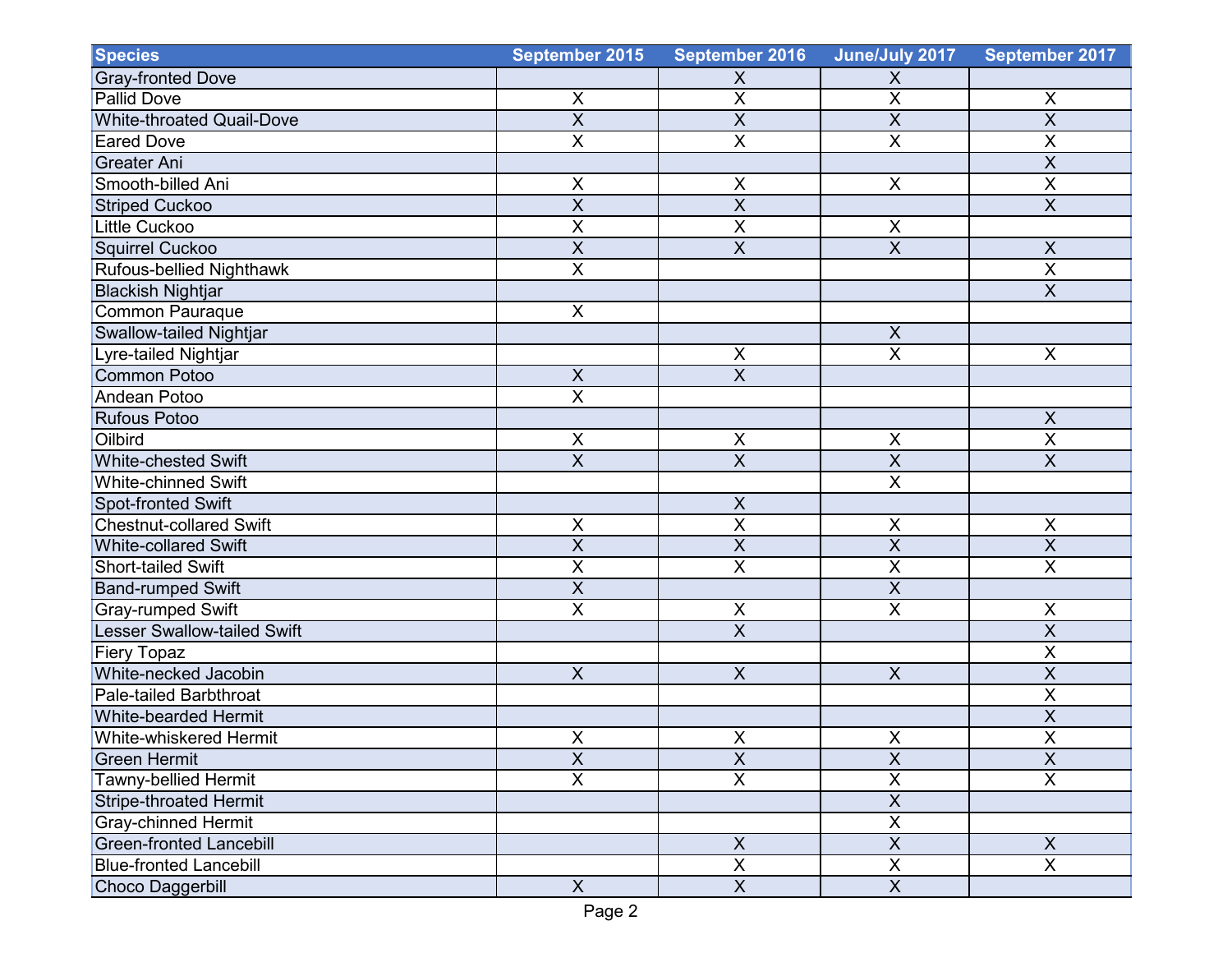| <b>Species</b>                   | September 2015            | <b>September 2016</b>   | June/July 2017            | September 2017            |
|----------------------------------|---------------------------|-------------------------|---------------------------|---------------------------|
| Geoffroy's Daggerbill            |                           |                         | X                         |                           |
| <b>Brown Violetear</b>           | $\pmb{\times}$            | $\pmb{\times}$          | $\overline{X}$            | $\pmb{\times}$            |
| Lesser Violetear                 | $\sf X$                   | X                       | $\pmb{\mathsf{X}}$        | $\mathsf X$               |
| <b>Sparkling Violetear</b>       | $\overline{X}$            | $\overline{\mathsf{x}}$ | $\overline{\mathsf{X}}$   | $\overline{\mathsf{x}}$   |
| <b>Purple-crowned Fairy</b>      | $\overline{X}$            | X                       | $\sf X$                   | $\overline{X}$            |
| <b>Black-throated Mango</b>      |                           |                         |                           | $\overline{X}$            |
| Gorgeted Sunangel                | $\mathsf X$               | Χ                       | X                         |                           |
| <b>Tourmaline Sunangel</b>       | $\overline{X}$            | $\overline{\mathsf{x}}$ | $\overline{X}$            | $\sf X$                   |
| <b>Wire-crested Thorntail</b>    | $\sf X$                   | X                       | $\overline{X}$            | X                         |
| <b>Green Thorntail</b>           | $\overline{\mathsf{X}}$   | $\overline{\mathsf{X}}$ | $\overline{\mathsf{x}}$   | $\overline{\mathsf{X}}$   |
| <b>Ecuadorian Piedtail</b>       | $\overline{X}$            | X                       | X                         | X                         |
| <b>Speckled Hummingbird</b>      | $\overline{X}$            | $\overline{X}$          | $\overline{\mathsf{x}}$   | $\overline{X}$            |
| Long-tailed Sylph                | X                         | X                       | X                         | Χ                         |
| Violet-tailed Sylph              | X                         | X                       | $\sf X$                   | X                         |
| <b>Ecuadorian Hillstar</b>       | $\overline{\mathsf{X}}$   | X                       | $\overline{\mathsf{X}}$   | X                         |
| <b>Mountain Avocetbill</b>       |                           | $\overline{\mathsf{X}}$ | $\overline{\mathsf{x}}$   | $\overline{X}$            |
| <b>Black-tailed Trainbearer</b>  | X                         | X                       | X                         | X                         |
| <b>Green-tailed Trainbearer</b>  | X                         | X                       | $\overline{X}$            | $\overline{X}$            |
| Purple-backed Thornbill          | $\overline{X}$            |                         | $\overline{\mathsf{X}}$   |                           |
| <b>Blue-mantled Thornbill</b>    | $\overline{X}$            |                         | $\overline{\mathsf{X}}$   |                           |
| Rainbow-bearded Thornbill        | $\times$                  |                         |                           |                           |
| <b>Tyrian Metaltail</b>          | $\sf X$                   | X                       | $\boldsymbol{\mathsf{X}}$ | $\boldsymbol{\mathsf{X}}$ |
| Viridian Metaltail               | $\overline{\mathsf{X}}$   | $\overline{\mathsf{x}}$ | $\overline{\mathsf{X}}$   |                           |
| <b>Greenish Puffleg</b>          |                           | $\overline{\mathsf{x}}$ |                           |                           |
| <b>Glowing Puffleg</b>           | $\sf X$                   | X                       | $\sf X$                   |                           |
| Sapphire-vented Puffleg          | $\overline{X}$            | X                       | $\overline{\mathsf{X}}$   | $\overline{X}$            |
| <b>Golden-breasted Puffleg</b>   | $\pmb{\times}$            | X                       | $\overline{X}$            | X                         |
| <b>Emerald-bellied Puffleg</b>   |                           | X                       |                           |                           |
| Shining Sunbeam                  | X                         | X                       | X                         | Χ                         |
| <b>Bronzy Inca</b>               | $\overline{X}$            | $\sf X$                 | $\overline{X}$            | $\overline{X}$            |
| <b>Brown Inca</b>                | $\overline{\mathsf{x}}$   | $\overline{\mathsf{x}}$ | $\overline{\mathsf{X}}$   | $\overline{\mathsf{x}}$   |
| <b>Collared Inca</b>             | $\overline{X}$            | $\overline{\mathsf{x}}$ | $\overline{\mathsf{X}}$   | $\overline{\mathsf{X}}$   |
| <b>Buff-winged Starfrontlet</b>  | $\overline{X}$            | X                       | $\overline{X}$            | $\overline{X}$            |
| Mountain Velvetbreast            | $\overline{\mathsf{X}}$   | $\overline{X}$          |                           |                           |
| Sword-billed Hummingbird         | $\pmb{\times}$            | $\overline{X}$          | X                         | X                         |
| <b>Great Sapphirewing</b>        | $\overline{\mathsf{x}}$   | $\overline{\mathsf{X}}$ | $\overline{X}$            | $\overline{X}$            |
| <b>Buff-tailed Coronet</b>       | $\pmb{\times}$            | $\mathsf X$             | $\boldsymbol{\mathsf{X}}$ | X                         |
| <b>Chestnut-breasted Coronet</b> | $\boldsymbol{\mathsf{X}}$ | $\overline{X}$          | $\overline{X}$            | $\pmb{\times}$            |
| Velvet-purple Coronet            | $\overline{X}$            | $\overline{X}$          | $\overline{X}$            | $\overline{X}$            |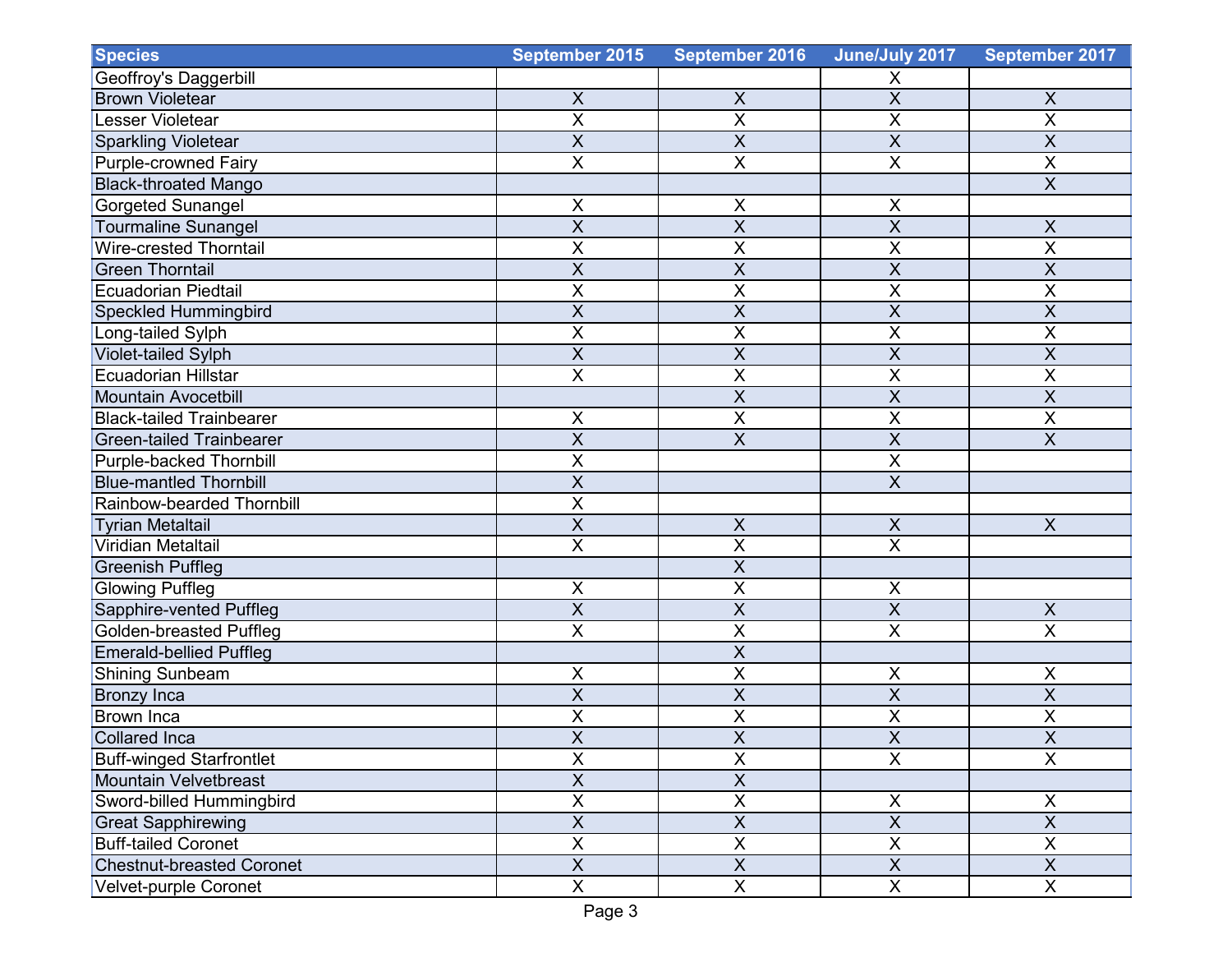| <b>Species</b>                     | September 2015            | September 2016          | June/July 2017            | September 2017            |
|------------------------------------|---------------------------|-------------------------|---------------------------|---------------------------|
| <b>Booted Racket-tail</b>          | X                         | X                       | X                         | X                         |
| Rufous-gaped Hillstar              | $\overline{X}$            | X                       |                           | $\pmb{\times}$            |
| <b>Green-backed Hillstar</b>       |                           | X                       | $\boldsymbol{\mathsf{X}}$ |                           |
| Purple-bibbed Whitetip             | $\sf X$                   | X                       | X                         | $\mathsf X$               |
| Rufous-vented Whitetip             | $\overline{\mathsf{x}}$   | X                       | $\overline{X}$            | $\overline{X}$            |
| <b>Black-throated Brilliant</b>    | X                         | X                       | X                         | Χ                         |
| Gould's Jewelfront                 | $\overline{X}$            | X                       | $\overline{\mathsf{x}}$   | $\overline{X}$            |
| <b>Fawn-breasted Brilliant</b>     | $\overline{\mathsf{X}}$   | X                       | $\overline{\mathsf{X}}$   | $\overline{\mathsf{X}}$   |
| <b>Green-crowned Brilliant</b>     | $\sf X$                   | X                       | $\overline{X}$            | $\sf X$                   |
| <b>Empress Brilliant</b>           | $\overline{X}$            | X                       | $\overline{X}$            | $\overline{X}$            |
| <b>Violet-fronted Brilliant</b>    | $\overline{X}$            | X                       | $\overline{\mathsf{x}}$   | $\overline{\mathsf{X}}$   |
| <b>Giant Hummingbird</b>           | $\overline{X}$            | X                       | $\overline{X}$            | $\overline{X}$            |
| Long-billed Starthroat             |                           |                         | $\mathsf X$               | $\sf X$                   |
| Purple-collared Woodstar           | X                         |                         |                           |                           |
| White-bellied Woodstar             | $\overline{X}$            | $\pmb{\mathsf{X}}$      | $\sf X$                   | $\mathsf X$               |
| Gorgeted Woodstar                  | $\overline{\mathsf{X}}$   | $\overline{\mathsf{x}}$ | $\overline{\mathsf{x}}$   | $\overline{\mathsf{x}}$   |
| Purple-throated Woodstar           |                           | X                       | $\overline{X}$            | X                         |
| Western Emerald                    | $\sf X$                   | X                       | X                         | X                         |
| Violet-headed Hummingbird          | $\overline{X}$            | X                       | $\overline{\mathsf{x}}$   | $\overline{X}$            |
| Napo Sabrewing                     | $\mathsf X$               | $\overline{\mathsf{x}}$ | $\overline{\mathsf{X}}$   | X                         |
| <b>Crowned Woodnymph</b>           | $\sf X$                   | X                       | $\sf X$                   | X                         |
| Fork-tailed Woodnymph              | X                         | Χ                       | X                         | X                         |
| Many-spotted Hummingbird           | $\overline{X}$            | $\overline{\mathsf{x}}$ | $\overline{\mathsf{X}}$   | $\overline{\mathsf{x}}$   |
| <b>Andean Emerald</b>              | $\overline{X}$            | $\overline{\mathsf{x}}$ | $\overline{\mathsf{x}}$   | $\overline{\mathsf{x}}$   |
| <b>Glittering-throated Emerald</b> |                           |                         |                           | X                         |
| <b>Blue-chested Hummingbird</b>    |                           | $\sf X$                 |                           |                           |
| Purple-chested Hummingbird         | $\mathsf X$               | $\overline{\mathsf{x}}$ | $\boldsymbol{\mathsf{X}}$ | $\mathsf X$               |
| Rufous-tailed Hummingbird          | $\mathsf X$               | X                       | $\sf X$                   | $\pmb{\times}$            |
| <b>Golden-tailed Sapphire</b>      | $\overline{X}$            | X                       | $\overline{X}$            | X                         |
| Violet-bellied Hummingbird         | $\mathsf X$               |                         | $\boldsymbol{\mathsf{X}}$ |                           |
| Hoatzin                            |                           |                         |                           | X                         |
| Slate-colored Coot                 | $\mathsf X$               | $\sf X$                 | $\sf X$                   | $\mathbf{x}$<br>$\lambda$ |
| <b>Purple Gallinule</b>            |                           |                         |                           | $\overline{X}$            |
| <b>White-throated Crake</b>        |                           |                         |                           | $\mathsf X$               |
| Southern Lapwing                   | $\boldsymbol{\mathsf{X}}$ | $\mathsf X$             | $\mathsf{X}$              | $\boldsymbol{\mathsf{X}}$ |
| Andean Lapwing                     | $\overline{\mathsf{x}}$   | $\overline{\mathsf{x}}$ | $\overline{\mathsf{x}}$   | $\overline{\mathsf{x}}$   |
| <b>Semipalmated Plover</b>         |                           | $\overline{X}$          |                           |                           |
| Rufous-bellied Seedsnipe           | $\pmb{\times}$            | $\overline{X}$          | $\mathsf{X}$              | X                         |
| <b>Baird's Sandpiper</b>           | $\overline{X}$            |                         |                           | $\overline{\mathsf{x}}$   |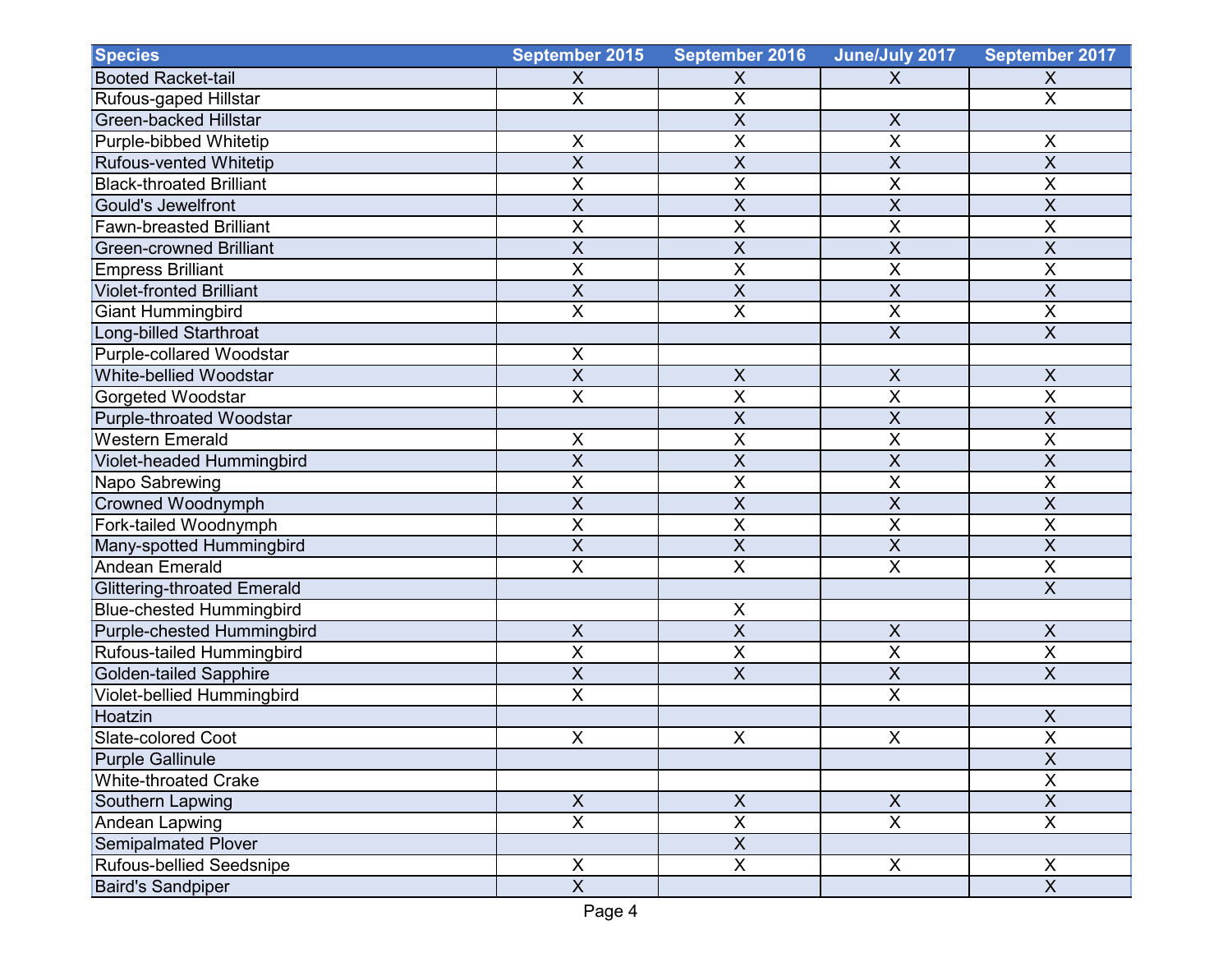| <b>Species</b>                       | September 2015            | September 2016            | June/July 2017            | September 2017          |
|--------------------------------------|---------------------------|---------------------------|---------------------------|-------------------------|
| <b>Least Sandpiper</b>               | X                         |                           |                           |                         |
| White-rumped Sandpiper               |                           | $\pmb{\times}$            |                           |                         |
| <b>Buff-breasted Sandpiper</b>       | $\pmb{\times}$            |                           |                           |                         |
| <b>Pectoral Sandpiper</b>            | $\overline{X}$            |                           |                           |                         |
| Semipalmated Sandpiper               | $\overline{X}$            |                           |                           |                         |
| <b>Western Sandpiper</b>             | $\overline{X}$            | $\boldsymbol{\mathsf{X}}$ |                           |                         |
| <b>Wilson's Phalarope</b>            | $\sf X$                   |                           |                           |                         |
| Spotted Sandpiper                    | $\overline{\mathsf{x}}$   | $\overline{X}$            |                           | $\overline{\mathsf{X}}$ |
| <b>Greater Yellowlegs</b>            | $\mathsf X$               |                           |                           |                         |
| Lesser Yellowlegs                    | $\sf X$                   |                           |                           |                         |
| <b>Andean Gull</b>                   | $\overline{X}$            | $\mathsf X$               | $\boldsymbol{\mathsf{X}}$ | $\mathsf X$             |
| Neotropic Cormorant                  |                           |                           |                           | $\overline{\mathsf{x}}$ |
| <b>Great Egret</b>                   |                           |                           |                           | $\mathsf X$             |
| Snowy Egret                          |                           |                           |                           | $\overline{X}$          |
| Little Blue Heron                    |                           |                           |                           | $\overline{X}$          |
| <b>Cattle Egret</b>                  | $\overline{X}$            | $\overline{X}$            | $\boldsymbol{\mathsf{X}}$ | $\overline{X}$          |
| <b>Striated Heron</b>                | $\sf X$                   |                           |                           | $\sf X$                 |
| <b>Andean Ibis</b>                   | $\sf X$                   | $\mathsf X$               | $\boldsymbol{\mathsf{X}}$ | $\overline{X}$          |
| <b>Andean Condor</b>                 | $\overline{\mathsf{X}}$   | $\overline{\mathsf{x}}$   | $\overline{\mathsf{x}}$   | $\overline{\mathsf{X}}$ |
| <b>Black Vulture</b>                 | $\overline{X}$            | $\overline{\mathsf{X}}$   | $\overline{X}$            | $\overline{X}$          |
| <b>Turkey Vulture</b>                | $\sf X$                   | X                         | $\overline{\mathsf{x}}$   | $\overline{X}$          |
| <b>Greater Yellow-headed Vulture</b> | $\overline{X}$            | X                         |                           |                         |
| <b>Hook-billed Kite</b>              | $\overline{\mathsf{x}}$   | $\sf X$                   | X                         |                         |
| <b>Gray-headed Kite</b>              |                           |                           |                           | $\pmb{\times}$          |
| Swallow-tailed Kite                  | X                         | $\pmb{\times}$            | X                         | $\overline{X}$          |
| <b>Harpy Eagle</b>                   |                           |                           |                           | $\overline{\mathsf{X}}$ |
| <b>Black Hawk-Eagle</b>              | $\pmb{\times}$            |                           |                           | $\overline{X}$          |
| <b>Black-and-chestnut Eagle</b>      | $\overline{X}$            |                           |                           |                         |
| <b>Plumbeous Kite</b>                |                           |                           | $\boldsymbol{\mathsf{X}}$ |                         |
| Sharp-shinned Hawk                   |                           | $\pmb{\mathsf{X}}$        |                           |                         |
| Solitary Eagle                       |                           | $\overline{\mathsf{x}}$   |                           | $\mathsf X$             |
| <b>Barred Hawk</b>                   | $\boldsymbol{\mathsf{X}}$ | $\overline{\mathsf{X}}$   | $\boldsymbol{\mathsf{X}}$ |                         |
| Roadside Hawk                        | $\overline{X}$            | X                         | $\pmb{\times}$            | $\overline{X}$          |
| <b>White-rumped Hawk</b>             |                           | $\overline{X}$            | $\overline{\mathsf{X}}$   | $\overline{X}$          |
| Variable Hawk                        | $\mathsf X$               | $\overline{\mathsf{X}}$   | $\overline{\mathsf{X}}$   |                         |
| <b>Black-chested Buzzard-Eagle</b>   | $\overline{X}$            | $\overline{X}$            | $\overline{X}$            | $\mathsf{X}$            |
| <b>Gray-lined Hawk</b>               |                           |                           |                           | $\overline{X}$          |
| Short-tailed Hawk                    |                           | $\boldsymbol{\mathsf{X}}$ | $\mathsf X$               |                         |
| White-throated Hawk                  |                           | $\pmb{\times}$            | $\boldsymbol{\mathsf{X}}$ |                         |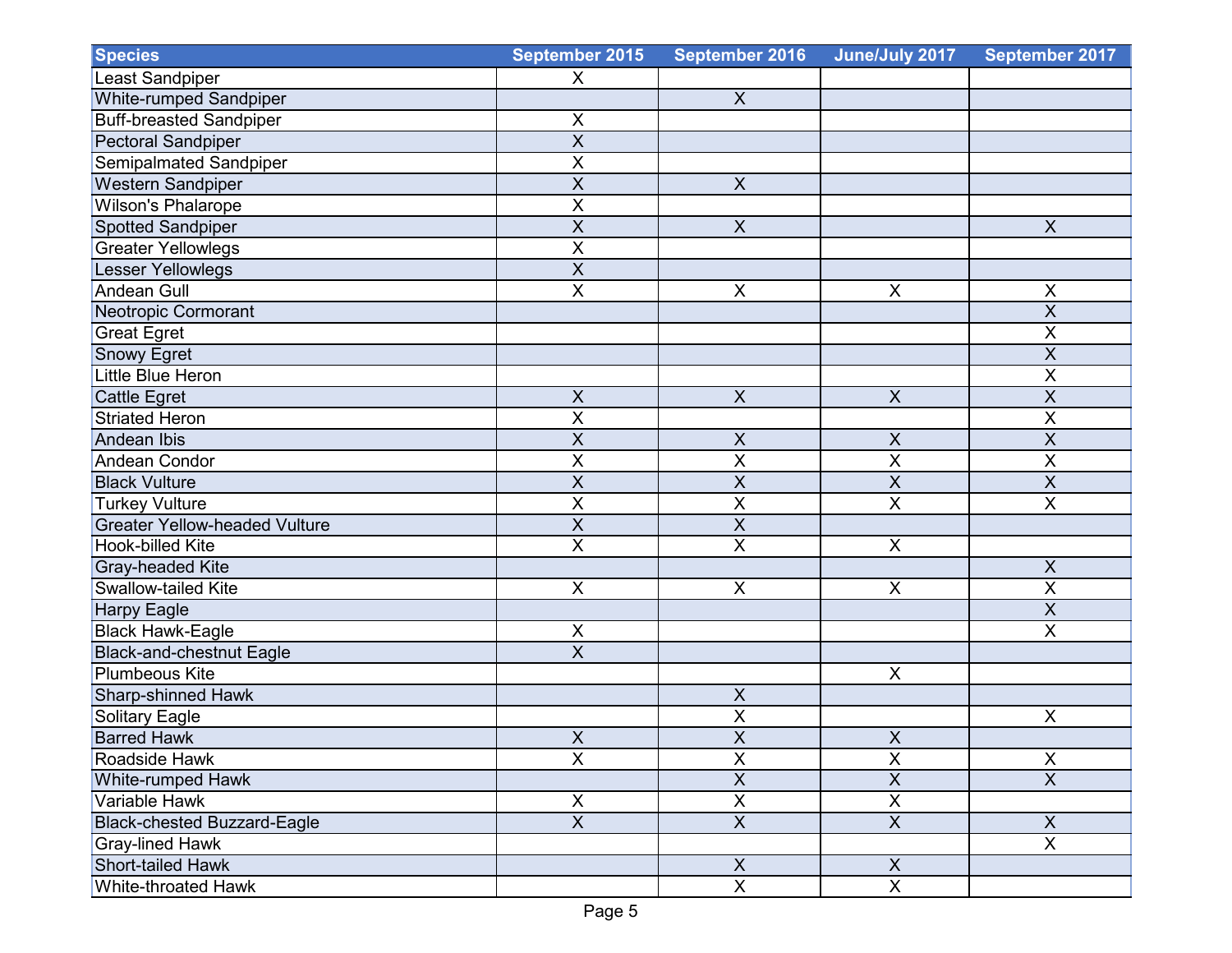| <b>Species</b>                       | September 2015            | <b>September 2016</b>     | June/July 2017            | September 2017            |
|--------------------------------------|---------------------------|---------------------------|---------------------------|---------------------------|
| White-throated Screech-Owl           |                           |                           | X                         |                           |
| Rufescent Screech-Owl                | $\pmb{\times}$            |                           |                           |                           |
| <b>Band-bellied Owl</b>              | $\overline{X}$            | $\boldsymbol{\mathsf{X}}$ |                           |                           |
| Cloud-forest Pygmy-Owl               | $\overline{X}$            |                           |                           | X                         |
| Andean Pygmy-Owl                     | $\overline{X}$            |                           | $\mathsf X$               |                           |
| <b>Mottled Owl</b>                   |                           | $\mathsf X$               | $\overline{\mathsf{x}}$   |                           |
| San Isidro Owl (undescribed form)    | $\boldsymbol{\mathsf{X}}$ | X                         | $\sf X$                   | $\boldsymbol{X}$          |
| Rufous-banded Owl                    | $\sf X$                   | Χ                         | X                         |                           |
| <b>Pavonine Quetzal</b>              |                           |                           |                           | $\pmb{\times}$            |
| <b>Golden-headed Quetzal</b>         | $\pmb{\times}$            | $\pmb{\mathsf{X}}$        | X                         | $\overline{\mathsf{X}}$   |
| <b>Crested Quetzal</b>               | $\overline{X}$            | X                         | $\overline{\mathsf{X}}$   | $\overline{X}$            |
| <b>Blue-tailed Trogon</b>            | $\overline{X}$            | X                         | $\overline{X}$            |                           |
| <b>Black-tailed Trogon</b>           |                           |                           |                           | $\mathsf X$               |
| White-tailed Trogon                  |                           |                           | X                         | $\mathsf X$               |
| <b>Green-backed Trogon</b>           | $\overline{\mathsf{x}}$   | $\sf X$                   | $\overline{\mathsf{x}}$   | $\overline{X}$            |
| <b>Collared Trogon</b>               | $\overline{X}$            | X                         |                           | $\overline{X}$            |
| <b>Masked Trogon</b>                 | $\overline{X}$            | $\overline{X}$            | $\pmb{\times}$            | $\overline{X}$            |
| Amazonian Motmot                     |                           |                           |                           | $\overline{\mathsf{X}}$   |
| <b>Rufous Motmot</b>                 | $\overline{X}$            | $\overline{X}$            | $\overline{X}$            | $\overline{\mathsf{X}}$   |
| <b>Broad-billed Motmot</b>           | $\overline{X}$            | $\overline{X}$            | $\overline{\mathsf{x}}$   | $\mathsf X$               |
| <b>Ringed Kingfisher</b>             |                           | X                         | $\boldsymbol{\mathsf{X}}$ | $\sf X$                   |
| White-necked Puffbird                |                           |                           |                           | $\overline{\mathsf{X}}$   |
| <b>Barred Puffbird</b>               |                           | $\boldsymbol{\mathsf{X}}$ |                           | $\sf X$                   |
| <b>Western Striolated-Puffbird</b>   |                           | X                         | X                         |                           |
| <b>Black-streaked Puffbird</b>       | $\mathsf{X}$              |                           | $\overline{\mathsf{X}}$   |                           |
| <b>Lanceolated Monklet</b>           |                           |                           | $\overline{\mathsf{x}}$   |                           |
| Rufous-tailed Jacamar                | $\times$                  |                           | $\overline{X}$            | $\boldsymbol{\mathsf{X}}$ |
| Coppery-chested Jacamar              | $\sf X$                   | Χ                         | X                         | $\sf X$                   |
| <b>Orange-fronted Barbet</b>         | $\overline{X}$            | X                         | $\sf X$                   | X                         |
| <b>Gilded Barbet</b>                 | $\mathsf X$               | X                         | $\overline{X}$            | $\pmb{\times}$            |
| <b>Red-headed Barbet</b>             | X                         | $\overline{\mathsf{X}}$   | $\overline{X}$            | X                         |
| Toucan Barbet                        | $\sf X$                   | $\mathsf X$               | $\pmb{\mathsf{X}}$        | $\mathsf X$               |
| Southern Emerald-Toucanet            | $\overline{X}$            | $\overline{X}$            | $\overline{X}$            | $\overline{X}$            |
| <b>Chestnut-tipped Toucanet</b>      | $\overline{X}$            |                           | $\overline{\mathsf{X}}$   | $\overline{\mathsf{x}}$   |
| <b>Crimson-rumped Toucanet</b>       | $\overline{X}$            | $\boldsymbol{X}$          | $\overline{X}$            | $\overline{X}$            |
| <b>Gray-breasted Mountain-Toucan</b> | $\overline{X}$            |                           | $\overline{X}$            |                           |
| Plate-billed Mountain-Toucan         | $\overline{X}$            | $\overline{X}$            | $\overline{X}$            | $\mathsf{X}$              |
| <b>Black-billed Mountain-Toucan</b>  |                           |                           |                           | $\overline{X}$            |
| <b>Collared Aracari</b>              | X                         | $\boldsymbol{\mathsf{X}}$ | $\mathsf{X}$              | X                         |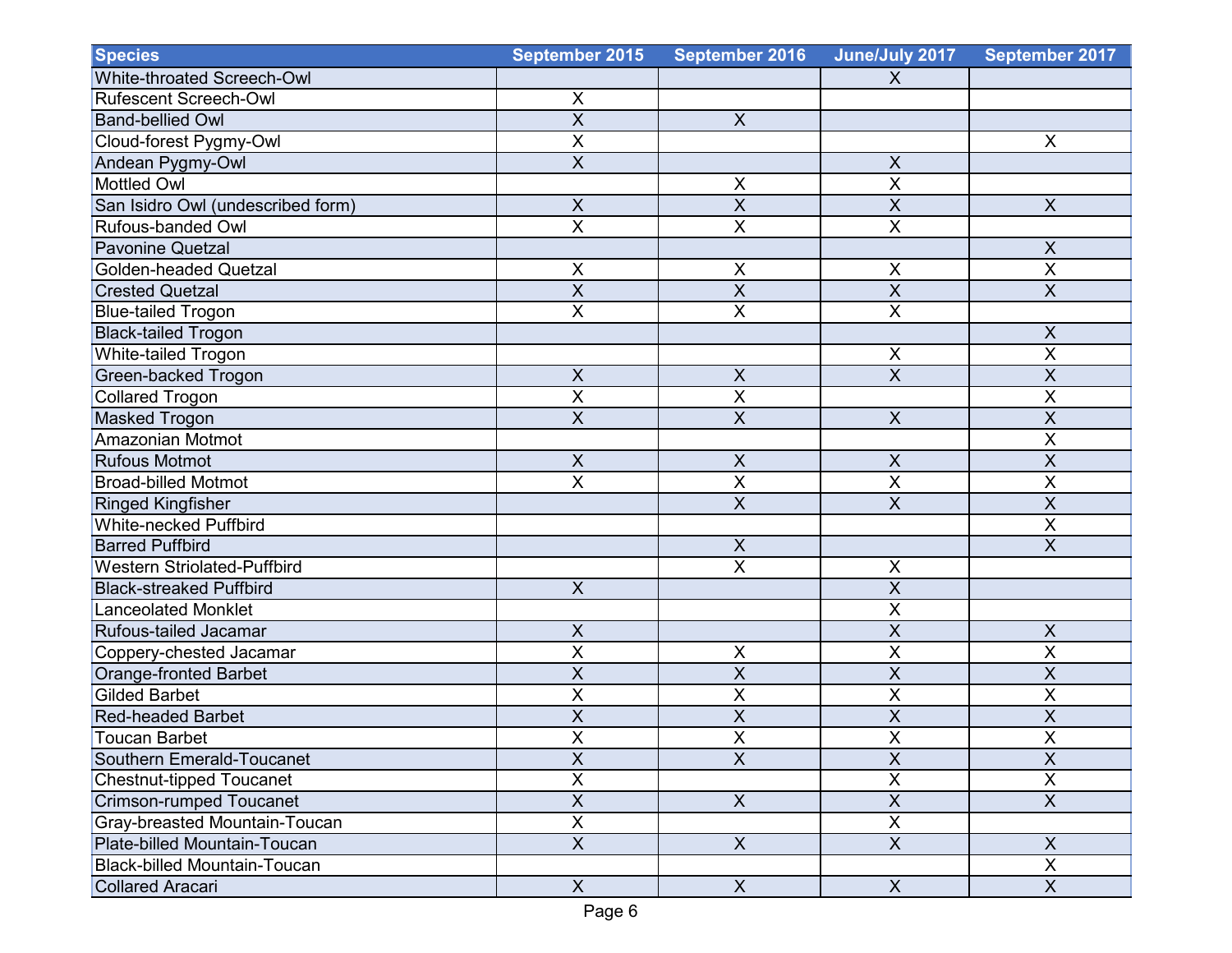| <b>Species</b>                    | September 2015            | <b>September 2016</b>     | June/July 2017            | September 2017            |
|-----------------------------------|---------------------------|---------------------------|---------------------------|---------------------------|
| <b>Chestnut-eared Aracari</b>     | X                         | X                         | X                         | X                         |
| Many-banded Aracari               | $\overline{\mathsf{x}}$   | $\overline{X}$            | $\overline{X}$            | $\overline{X}$            |
| <b>Golden-collared Toucanet</b>   | $\mathsf X$               | X                         | $\mathsf X$               | $\pmb{\times}$            |
| <b>Yellow-throated Toucan</b>     | $\overline{X}$            | $\overline{\mathsf{X}}$   | $\overline{X}$            | $\overline{X}$            |
| <b>White-throated Toucan</b>      | $\overline{X}$            | X                         | $\mathsf X$               | $\mathsf{X}$              |
| <b>Choco Toucan</b>               | $\boldsymbol{\mathsf{X}}$ | $\overline{\mathsf{X}}$   | $\overline{X}$            | $\boldsymbol{\mathsf{X}}$ |
| <b>Channel-billed Toucan</b>      | $\overline{X}$            | X                         | $\overline{\mathsf{X}}$   | $\overline{X}$            |
| Lafresnaye's Piculet              | $\overline{X}$            | $\overline{\mathsf{X}}$   | $\overline{X}$            | $\overline{X}$            |
| <b>Rufous-breasted Piculet</b>    |                           |                           | $\overline{X}$            |                           |
| <b>Olivaceous Piculet</b>         | $\pmb{\times}$            |                           | $\overline{X}$            | $\pmb{\times}$            |
| Yellow-tufted Woodpecker          | $\overline{X}$            | $\sf X$                   | $\overline{\mathsf{X}}$   | $\overline{\mathsf{x}}$   |
| <b>Black-cheeked Woodpecker</b>   | $\overline{X}$            | $\overline{\mathsf{x}}$   | $\overline{X}$            | $\overline{\mathsf{x}}$   |
| Smoky-brown Woodpecker            | $\sf X$                   | X                         | $\sf X$                   | $\pmb{\times}$            |
| Red-rumped Woodpecker             | $\overline{X}$            |                           | $\overline{X}$            |                           |
| Little Woodpecker                 | $\overline{\mathsf{X}}$   |                           | $\overline{\mathsf{x}}$   |                           |
| Scarlet-backed Woodpecker         | $\overline{X}$            | $\mathsf{X}$              | $\overline{X}$            | $\mathsf{X}$              |
| Yellow-vented Woodpecker          |                           | X                         | $\overline{X}$            | $\overline{X}$            |
| <b>Bar-bellied Woodpecker</b>     | $\mathsf{X}$              | X                         | $\overline{X}$            |                           |
| Powerful Woodpecker               |                           | X                         | $\overline{X}$            | $\pmb{\times}$            |
| Crimson-crested Woodpecker        | $\boldsymbol{\mathsf{X}}$ | $\overline{\mathsf{X}}$   |                           | $\overline{X}$            |
| Guayaquil Woodpecker              | $\pmb{\times}$            |                           | X                         | $\pmb{\times}$            |
| <b>Lineated Woodpecker</b>        | $\sf X$                   | X                         | $\sf X$                   | $\boldsymbol{\mathsf{X}}$ |
| Cinnamon Woodpecker               | $\overline{X}$            | $\overline{\mathsf{x}}$   | $\overline{X}$            | $\overline{\mathsf{X}}$   |
| Cream-colored Woodpecker          |                           |                           |                           | $\overline{X}$            |
| Golden-olive Woodpecker           | $\mathsf X$               | $\mathsf X$               | $\pmb{\times}$            | $\pmb{\times}$            |
| <b>Crimson-mantled Woodpecker</b> | $\overline{\mathsf{X}}$   | X                         | $\overline{\mathsf{x}}$   | $\overline{X}$            |
| Spot-breasted Woodpecker          | $\pmb{\mathsf{X}}$        |                           |                           |                           |
| <b>Barred Forest-Falcon</b>       | $\overline{X}$            | $\boldsymbol{\mathsf{X}}$ |                           | $\mathsf{X}$              |
| <b>Lined Forest-Falcon</b>        | $\overline{X}$            |                           |                           |                           |
| Slaty-backed Forest-Falcon        |                           |                           | $\boldsymbol{\mathsf{X}}$ |                           |
| <b>Buckley's Forest-Falcon</b>    | $\pmb{\times}$            |                           | $\overline{\mathsf{x}}$   | $\mathsf X$               |
| <b>Black Caracara</b>             |                           | $\overline{X}$            |                           | $\overline{\mathsf{X}}$   |
| <b>Carunculated Caracara</b>      | $\overline{X}$            | $\overline{X}$            | $\overline{X}$            | $\overline{X}$            |
| Yellow-headed Caracara            |                           | $\overline{X}$            |                           |                           |
| <b>Laughing Falcon</b>            |                           | $\sf X$                   | X                         |                           |
| <b>American Kestrel</b>           | $\overline{X}$            | $\overline{X}$            | $\overline{\mathsf{x}}$   | $\overline{X}$            |
| Aplomado Falcon                   |                           |                           | $\boldsymbol{\mathsf{X}}$ |                           |
| <b>Bat Falcon</b>                 |                           |                           | $\mathsf X$               | X                         |
| Peregrine Falcon                  | X                         |                           |                           |                           |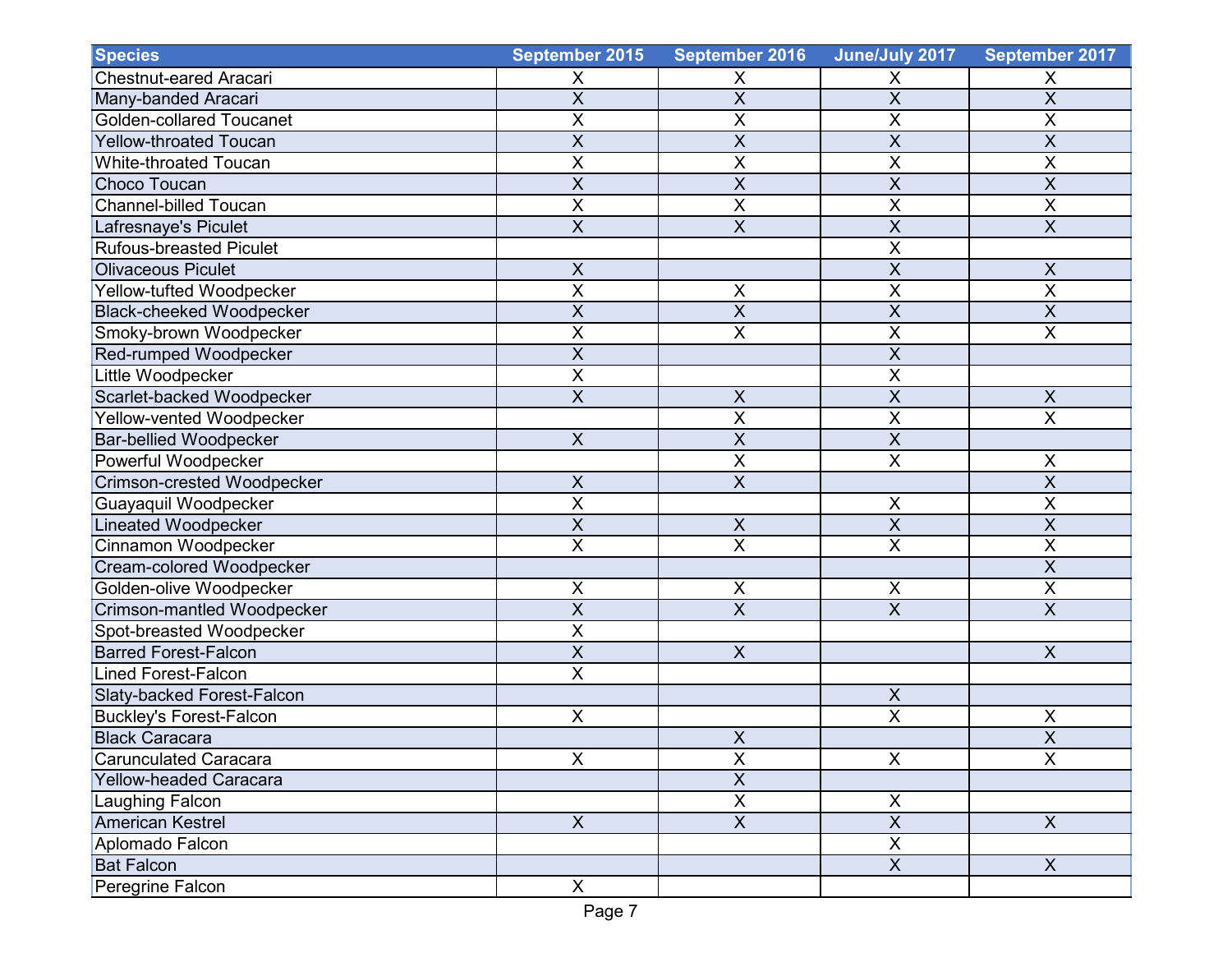| <b>Species</b>                        | <b>September 2015</b>   | <b>September 2016</b>     | June/July 2017          | September 2017            |
|---------------------------------------|-------------------------|---------------------------|-------------------------|---------------------------|
| Cobalt-winged Parakeet                |                         |                           |                         | X                         |
| Rose-faced Parrot                     | $\pmb{\times}$          | X                         |                         | $\overline{\mathsf{X}}$   |
| <b>Red-billed Parrot</b>              | $\overline{X}$          | $\overline{\mathsf{x}}$   | $\pmb{\times}$          | $\overline{X}$            |
| Speckle-faced Parrot                  | $\overline{X}$          | X                         | $\overline{\mathsf{X}}$ | $\overline{X}$            |
| <b>Blue-headed Parrot</b>             | $\overline{X}$          | $\overline{\mathsf{x}}$   | $\overline{X}$          | $\overline{X}$            |
| <b>Bronze-winged Parrot</b>           | $\overline{X}$          | $\overline{\mathsf{x}}$   |                         | $\overline{\mathsf{X}}$   |
| <b>Red-lored Parrot</b>               |                         | $\overline{X}$            |                         |                           |
| Scaly-naped Parrot                    |                         |                           |                         | $\mathsf X$               |
| <b>Pacific Parrotlet</b>              | $\mathsf X$             | $\sf X$                   | $\pmb{\times}$          | $\overline{\mathsf{X}}$   |
| <b>Maroon-tailed Parakeet</b>         | $\overline{\mathsf{x}}$ | $\overline{\mathsf{x}}$   | $\overline{\mathsf{x}}$ | $\overline{\mathsf{X}}$   |
| <b>Dusky-headed Parakeet</b>          |                         |                           |                         | $\overline{X}$            |
| <b>Military Macaw</b>                 | $\pmb{\times}$          | $\pmb{\mathsf{X}}$        | $\sf X$                 | $\overline{\mathsf{X}}$   |
| <b>Chestnut-fronted Macaw</b>         | $\overline{X}$          | $\overline{\mathsf{X}}$   | $\overline{\mathsf{X}}$ | $\overline{\mathsf{X}}$   |
| Rufous-rumped Antwren                 |                         | $\overline{\mathsf{x}}$   |                         |                           |
| <b>Fasciated Antshrike</b>            | $\times$                |                           |                         |                           |
| <b>Great Antshrike</b>                | $\overline{\mathsf{X}}$ | X                         |                         | X                         |
| <b>Lined Antshrike</b>                | $\overline{X}$          | $\overline{\mathsf{x}}$   | $\mathsf X$             | $\overline{X}$            |
| <b>Black-crowned Antshrike</b>        | $\overline{\mathsf{x}}$ | $\overline{\mathsf{x}}$   | $\overline{\mathsf{x}}$ |                           |
| Plain-winged Antshrike                |                         |                           | $\overline{\mathsf{x}}$ | $\mathsf{X}$              |
| <b>White-shouldered Antshrike</b>     | $\pmb{\times}$          |                           |                         |                           |
| <b>Russet Antshrike</b>               |                         | $\sf X$                   | X                       | $\boldsymbol{X}$          |
| <b>Plain Antvireo</b>                 | $\times$                | $\overline{\mathsf{x}}$   | $\overline{X}$          |                           |
| Spot-crowned Antvireo                 | $\overline{X}$          |                           | $\overline{X}$          |                           |
| <b>White-streaked Antvireo</b>        | $\sf X$                 |                           | $\pmb{\mathsf{X}}$      |                           |
| <b>Checker-throated Stipplethroat</b> | $\overline{X}$          | $\boldsymbol{\mathsf{X}}$ | $\overline{\mathsf{x}}$ | $\mathsf{X}$              |
| <b>Foothill Stipplethroat</b>         | $\overline{\mathsf{X}}$ |                           | $\overline{\mathsf{x}}$ |                           |
| <b>Pygmy Antwren</b>                  |                         |                           |                         | $\boldsymbol{\mathsf{X}}$ |
| Pacific Antwren                       | $\pmb{\times}$          | $\pmb{\mathsf{X}}$        | X                       | $\sf X$                   |
| <b>White-flanked Antwren</b>          |                         | $\overline{\mathsf{X}}$   | $\overline{X}$          | $\overline{X}$            |
| <b>Slaty Antwren</b>                  | X                       | $\overline{X}$            |                         |                           |
| <b>Banded Antbird</b>                 |                         |                           |                         | $\mathsf X$               |
| <b>Yellow-breasted Antwren</b>        | X                       | X                         | $\pmb{\times}$          | $\overline{X}$            |
| Rufous-winged Antwren                 |                         | $\overline{X}$            |                         |                           |
| Dot-winged Antwren                    | $\overline{X}$          | $\overline{X}$            | $\pmb{\mathsf{X}}$      |                           |
| <b>Streak-headed Antbird</b>          | $\overline{X}$          | $\overline{X}$            | $\overline{X}$          | $\boldsymbol{\mathsf{X}}$ |
| Peruvian Warbling-Antbird             |                         |                           |                         | $\overline{X}$            |
| <b>Blackish Antbird</b>               | $\overline{X}$          | $\overline{X}$            | $\overline{X}$          | $\overline{X}$            |
| <b>Gray Antbird</b>                   |                         |                           |                         | $\overline{X}$            |
| White-backed Fire-eye                 | X                       | $\boldsymbol{\mathsf{X}}$ | $\mathsf{X}$            | $\overline{X}$            |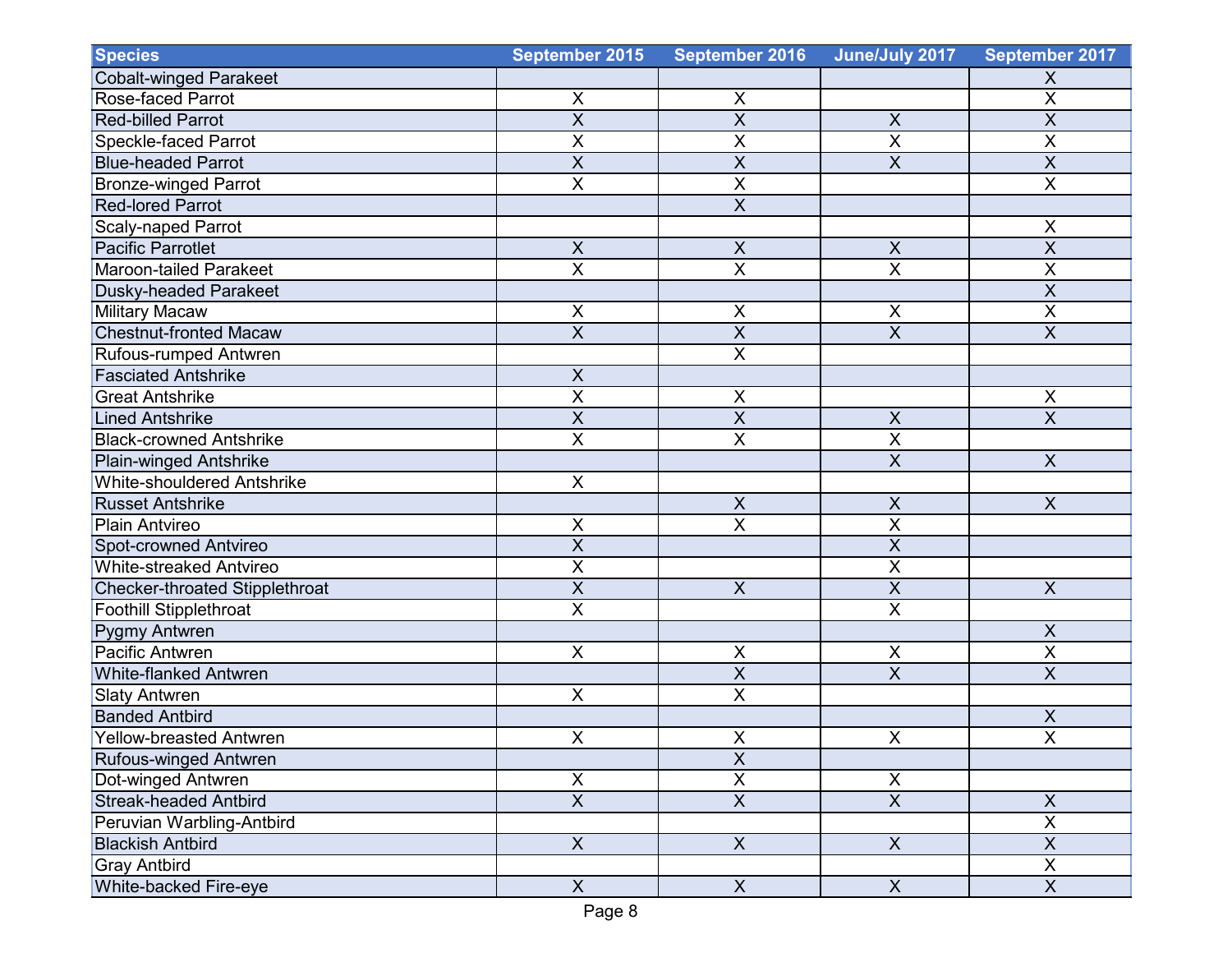| <b>Species</b>                    | September 2015            | September 2016            | June/July 2017            | September 2017            |
|-----------------------------------|---------------------------|---------------------------|---------------------------|---------------------------|
| <b>Chestnut-backed Antbird</b>    | $\boldsymbol{\mathsf{X}}$ | Χ                         | X                         | X                         |
| <b>Esmeraldas Antbird</b>         |                           | $\overline{\mathsf{X}}$   |                           |                           |
| Zeledon's Antbird                 |                           | X                         | X                         |                           |
| <b>Bicolored Antbird</b>          |                           |                           | $\overline{X}$            |                           |
| <b>Chestnut-crowned Gnateater</b> | $\boldsymbol{\mathsf{X}}$ | $\pmb{\times}$            | $\overline{\mathsf{x}}$   |                           |
| <b>Undulated Antpitta</b>         |                           |                           |                           | $\boldsymbol{\mathsf{X}}$ |
| <b>Giant Antpitta</b>             | $\boldsymbol{\mathsf{X}}$ | X                         |                           | $\pmb{\times}$            |
| <b>Moustached Antpitta</b>        |                           | X                         | $\boldsymbol{\mathsf{X}}$ | $\overline{X}$            |
| <b>Scaled Antpitta</b>            |                           | $\overline{\mathsf{x}}$   |                           |                           |
| Plain-backed Antpitta             | $\boldsymbol{\mathsf{X}}$ | $\overline{\mathsf{x}}$   | $\boldsymbol{\mathsf{X}}$ | $\mathsf X$               |
| <b>Chestnut-crowned Antpitta</b>  | $\overline{X}$            | X                         | $\overline{X}$            | $\overline{X}$            |
| <b>Chestnut-naped Antpitta</b>    | $\overline{X}$            |                           |                           | $\overline{X}$            |
| <b>Yellow-breasted Antpitta</b>   | $\sf X$                   | $\pmb{\mathsf{X}}$        | $\pmb{\times}$            | $\sf X$                   |
| <b>White-bellied Antpitta</b>     | $\overline{X}$            | $\overline{\mathsf{x}}$   | $\overline{X}$            | $\overline{X}$            |
| <b>Rufous Antpitta</b>            | $\sf X$                   | X                         | $\sf X$                   | $\overline{X}$            |
| <b>Tawny Antpitta</b>             | $\overline{X}$            | X                         | $\overline{X}$            | $\overline{X}$            |
| <b>White-lored Antpitta</b>       |                           |                           |                           | $\overline{X}$            |
| <b>Thrush-like Antpitta</b>       |                           |                           |                           | $\overline{X}$            |
| Ochre-breasted Antpitta           | $\pmb{\times}$            | $\pmb{\mathsf{X}}$        | $\mathsf X$               | $\overline{X}$            |
| <b>Slate-crowned Antpitta</b>     |                           | $\overline{\mathsf{x}}$   | $\overline{X}$            | $\overline{X}$            |
| <b>Crescent-faced Antpitta</b>    |                           |                           | $\sf X$                   |                           |
| <b>Ocellated Tapaculo</b>         | $\overline{\mathsf{x}}$   | $\overline{X}$            | $\overline{\mathsf{x}}$   | $\overline{X}$            |
| Ash-colored Tapaculo              | $\sf X$                   |                           | $\sf X$                   | $\pmb{\times}$            |
| <b>Blackish Tapaculo</b>          | $\sf X$                   | $\pmb{\mathsf{X}}$        | $\overline{X}$            | $\sf X$                   |
| White-crowned Tapaculo            | $\overline{\mathsf{X}}$   | $\overline{\mathsf{x}}$   | $\overline{\mathsf{X}}$   | $\overline{\mathsf{X}}$   |
| Nariño Tapaculo                   | $\overline{X}$            | $\overline{\mathsf{x}}$   | $\overline{X}$            | $\overline{X}$            |
| Spillmann's Tapaculo              | $\pmb{\times}$            | $\pmb{\mathsf{X}}$        | $\sf X$                   | $\sf X$                   |
| Paramo Tapaculo                   |                           | X                         | $\overline{X}$            | $\sf X$                   |
| <b>Black-headed Antthrush</b>     | $\mathsf X$               |                           | X                         | $\overline{X}$            |
| <b>Rufous-breasted Antthrush</b>  | $\overline{X}$            | $\overline{X}$            | $\overline{\mathsf{X}}$   | $\overline{X}$            |
| <b>Short-tailed Antthrush</b>     |                           | X                         | $\overline{X}$            | $\overline{X}$            |
| <b>Barred Antthrush</b>           | $\mathsf X$               |                           | $\mathsf X$               | $\overline{X}$            |
| Olivaceous Woodcreeper            | $\overline{\mathsf{X}}$   | $\pmb{\mathsf{X}}$        | $\overline{\mathsf{x}}$   | $\overline{\mathsf{X}}$   |
| <b>Tyrannine Woodcreeper</b>      | $\overline{X}$            | $\overline{X}$            |                           | $\overline{X}$            |
| Plain-brown Woodcreeper           | $\pmb{\times}$            | $\mathsf X$               | X                         | $\pmb{\times}$            |
| Wedge-billed Woodcreeper          | $\overline{X}$            | $\overline{\mathsf{x}}$   | $\overline{X}$            | $\overline{\mathsf{x}}$   |
| Northern Barred-Woodcreeper       |                           |                           |                           | $\overline{X}$            |
| Strong-billed Woodcreeper         | X                         | $\boldsymbol{\mathsf{X}}$ | $\mathsf X$               | $\mathsf{X}$              |
| <b>Buff-throated Woodcreeper</b>  |                           |                           |                           | X                         |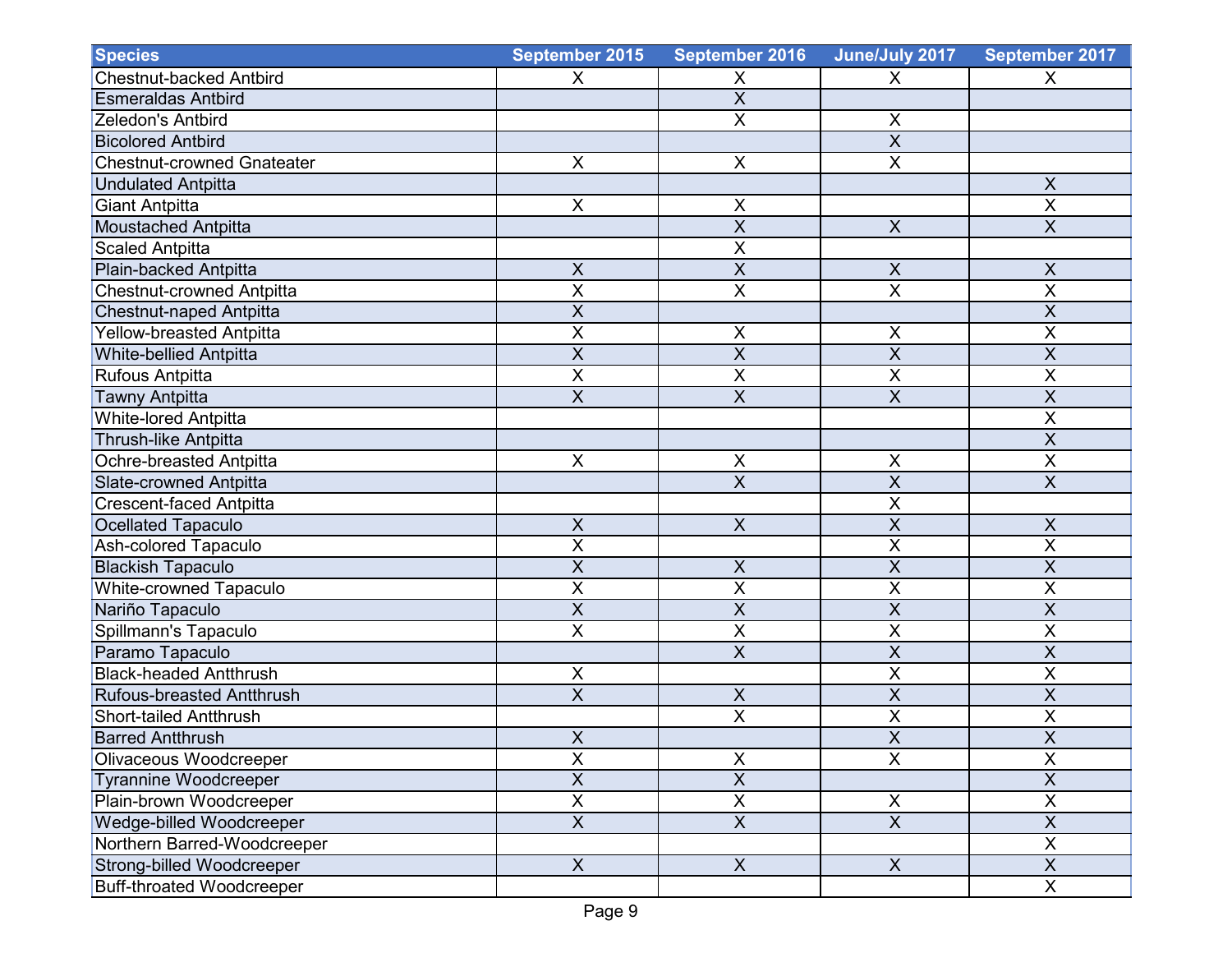| <b>Species</b>                      | September 2015            | <b>September 2016</b>   | June/July 2017          | September 2017            |
|-------------------------------------|---------------------------|-------------------------|-------------------------|---------------------------|
| <b>Black-striped Woodcreeper</b>    | $\pmb{\times}$            | $\pmb{\times}$          | X                       | X                         |
| Spotted Woodcreeper                 | $\overline{\mathsf{x}}$   | $\overline{\mathsf{X}}$ | $\overline{\mathsf{x}}$ | $\overline{\mathsf{x}}$   |
| Olive-backed Woodcreeper            | $\overline{X}$            | X                       | $\overline{X}$          | $\overline{X}$            |
| Red-billed Scythebill               | $\overline{\mathsf{X}}$   |                         |                         |                           |
| <b>Brown-billed Scythebill</b>      |                           |                         | $\mathsf X$             |                           |
| <b>Greater Scythebill</b>           |                           |                         | $\overline{\mathsf{x}}$ | $\pmb{\times}$            |
| Streak-headed Woodcreeper           | $\boldsymbol{\mathsf{X}}$ | $\pmb{\times}$          | $\sf X$                 | $\sf X$                   |
| Montane Woodcreeper                 | $\sf X$                   | Χ                       | X                       | $\mathsf X$               |
| <b>Plain Xenops</b>                 | $\overline{\mathsf{x}}$   | $\overline{X}$          | $\overline{\mathsf{x}}$ |                           |
| <b>Streaked Xenops</b>              | $\overline{\mathsf{X}}$   | $\overline{\mathsf{x}}$ | $\overline{\mathsf{x}}$ | $\pmb{\times}$            |
| <b>Buffy Tuftedcheek</b>            | $\overline{X}$            |                         |                         |                           |
| <b>Streaked Tuftedcheek</b>         | X                         | $\sf X$                 | $\times$                | X                         |
| <b>Rusty-winged Barbtail</b>        | $\overline{X}$            | $\overline{X}$          |                         |                           |
| Pale-legged Hornero                 | $\sf X$                   | X                       | X                       | X                         |
| <b>Chestnut-winged Cinclodes</b>    | $\overline{X}$            | X                       | $\overline{\mathsf{x}}$ | $\overline{X}$            |
| <b>Stout-billed Cinclodes</b>       | $\pmb{\mathsf{X}}$        | $\mathsf X$             | $\sf X$                 | $\sf X$                   |
| <b>Buff-fronted Foliage-gleaner</b> | $\overline{X}$            | $\overline{\mathsf{x}}$ | $\overline{\mathsf{x}}$ | $\overline{X}$            |
| Scaly-throated Foliage-gleaner      | $\overline{\mathsf{X}}$   | $\overline{\mathsf{X}}$ | $\overline{\mathsf{x}}$ | $\overline{\mathsf{X}}$   |
| Montane Foliage-gleaner             | $\overline{X}$            | $\overline{X}$          | $\overline{\mathsf{x}}$ | $\overline{X}$            |
| Rufous-tailed Foliage-gleaner       |                           |                         |                         |                           |
| Lineated Foliage-gleaner            | $\pmb{\mathsf{X}}$        | $\pmb{\mathsf{X}}$      | $\pmb{\times}$          | $\boldsymbol{X}$          |
| Ruddy Foliage-gleaner               | $\overline{\mathsf{x}}$   |                         |                         |                           |
| <b>Uniform Treehunter</b>           | $\sf X$                   | $\boldsymbol{X}$        |                         |                           |
| <b>Striped Treehunter</b>           |                           | X                       | X                       |                           |
| Streak-capped Treehunter            |                           | $\overline{\mathsf{x}}$ | $\overline{\mathsf{x}}$ | $\sf X$                   |
| <b>Black-billed Treehunter</b>      | $\overline{X}$            | $\overline{\mathsf{x}}$ | $\overline{\mathsf{x}}$ | $\overline{\mathsf{X}}$   |
| <b>Striped Woodhaunter</b>          | $\overline{X}$            |                         | $\overline{X}$          | $\sf X$                   |
| Spotted Barbtail                    |                           |                         | X                       |                           |
| <b>Pearled Treerunner</b>           | $\sf X$                   | $\sf X$                 | $\overline{\mathsf{X}}$ | $\boldsymbol{\mathsf{X}}$ |
| Andean Tit-Spinetail                | $\overline{X}$            | X                       | $\overline{\mathsf{X}}$ | $\overline{X}$            |
| <b>White-browed Spinetail</b>       |                           | X                       | $\overline{X}$          |                           |
| Many-striped Canastero              | X                         | $\pmb{\mathsf{X}}$      | $\sf X$                 | X                         |
| <b>Streak-backed Canastero</b>      |                           | $\overline{\mathsf{X}}$ |                         |                           |
| <b>White-chinned Thistletail</b>    |                           | $\overline{\mathsf{X}}$ | $\pmb{\times}$          | $\pmb{\times}$            |
| <b>Red-faced Spinetail</b>          | $\mathsf X$               | $\overline{X}$          | $\overline{\mathsf{X}}$ | $\overline{X}$            |
| Ash-browed Spinetail                | $\overline{X}$            |                         | $\overline{X}$          | $\overline{X}$            |
| <b>Slaty Spinetail</b>              | $\overline{X}$            | $\overline{X}$          | $\overline{X}$          | $\overline{X}$            |
| Dusky Spinetail                     | $\pmb{\times}$            | $\overline{X}$          | $\overline{X}$          | $\mathsf X$               |
| Dark-breasted Spinetail             | $\mathsf X$               | $\overline{X}$          | $\overline{X}$          | $\mathsf{X}$              |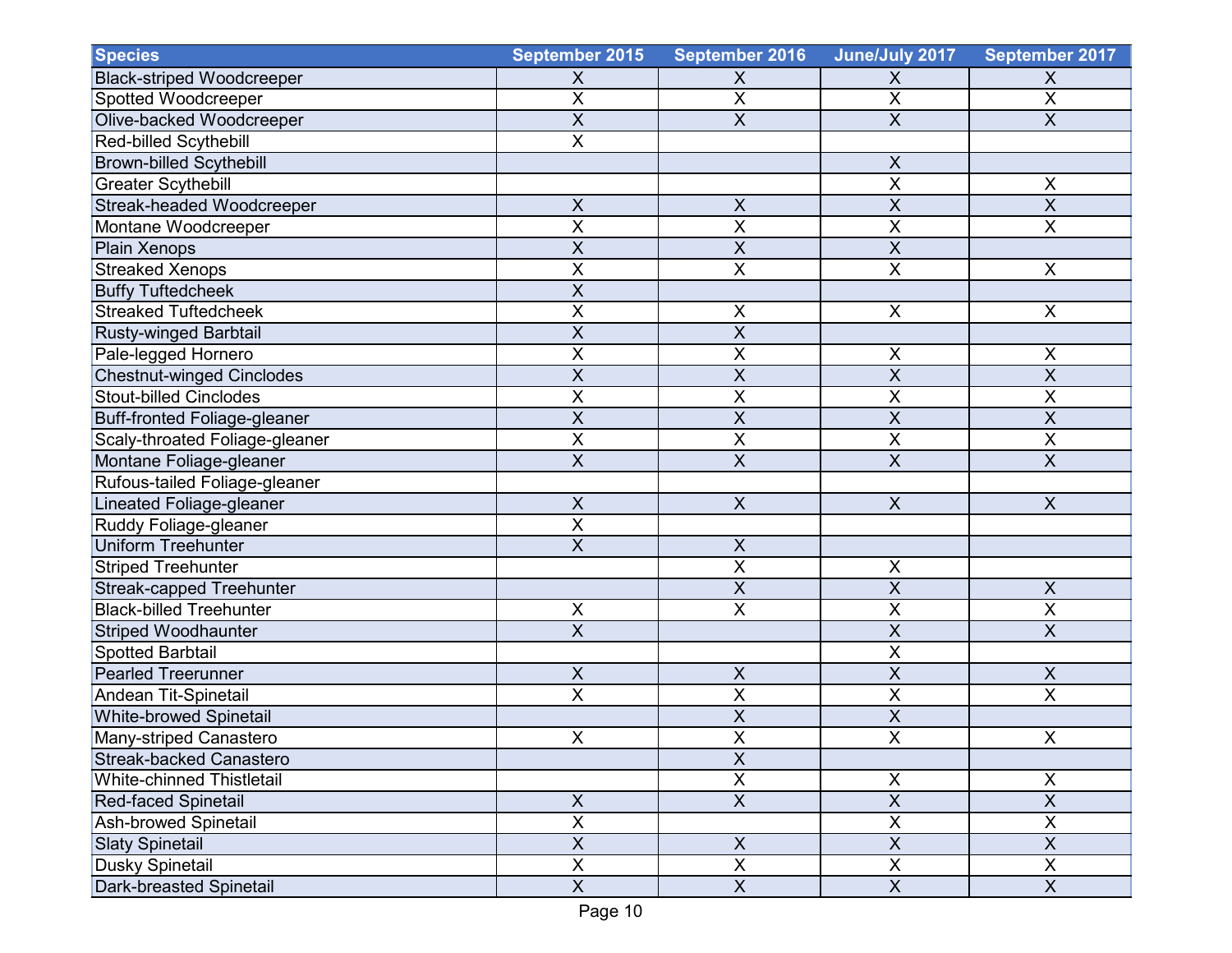| <b>Species</b>                     | September 2015            | <b>September 2016</b>     | June/July 2017            | September 2017            |
|------------------------------------|---------------------------|---------------------------|---------------------------|---------------------------|
| Azara's Spinetail                  | X                         | X                         | X                         | X                         |
| <b>Rufous Spinetail</b>            | $\overline{X}$            | $\overline{X}$            | $\overline{\mathsf{X}}$   |                           |
| Dwarf Tyrant-Manakin               |                           |                           |                           | X                         |
| Golden-winged Manakin              | $\overline{X}$            | $\overline{X}$            | $\overline{\mathsf{X}}$   | $\overline{\mathsf{x}}$   |
| <b>Blue-rumped Manakin</b>         | $\overline{X}$            | X                         | $\overline{X}$            |                           |
| White-bearded Manakin              | $\sf X$                   | $\overline{\mathsf{x}}$   | $\overline{X}$            | $\times$                  |
| Club-winged Manakin                | $\overline{X}$            | X                         | $\overline{X}$            | $\overline{\mathsf{X}}$   |
| <b>Striolated Manakin</b>          |                           |                           |                           | $\overline{X}$            |
| White-crowned Manakin              | $\boldsymbol{\mathsf{X}}$ | $\pmb{\times}$            | X                         |                           |
| Red-capped Manakin                 |                           | $\overline{\mathsf{x}}$   | $\overline{X}$            |                           |
| <b>Green-and-black Fruiteater</b>  | $\boldsymbol{\mathsf{X}}$ | $\overline{\mathsf{x}}$   | $\overline{X}$            | $\mathsf X$               |
| <b>Barred Fruiteater</b>           |                           | $\overline{\mathsf{x}}$   |                           | $\overline{\mathsf{x}}$   |
| Orange-breasted Fruiteater         | $\pmb{\times}$            | $\overline{X}$            | X                         | $\mathsf X$               |
| <b>Black-chested Fruiteater</b>    |                           |                           | $\overline{X}$            | $\overline{X}$            |
| <b>Scarlet-breasted Fruiteater</b> | $\sf X$                   | X                         |                           |                           |
| <b>Fiery-throated Fruiteater</b>   | $\overline{X}$            | $\overline{\mathsf{X}}$   | $\overline{X}$            | $\boldsymbol{\mathsf{X}}$ |
| <b>Scaled Fruiteater</b>           |                           | $\overline{\mathsf{x}}$   |                           | $\overline{\mathsf{x}}$   |
| <b>Red-crested Cotinga</b>         |                           | X                         | $\boldsymbol{X}$          |                           |
| Andean Cock-of-the-rock            | $\pmb{\times}$            | X                         | $\overline{X}$            | $\mathsf{X}$              |
| <b>Gray-tailed Piha</b>            | $\overline{X}$            |                           |                           |                           |
| Purple-throated Fruitcrow          | $\pmb{\times}$            | $\pmb{\times}$            | X                         | X                         |
| Long-wattled Umbrellabird          |                           |                           |                           | $\overline{X}$            |
| Plum-throated Cotinga              |                           |                           |                           | $\overline{\mathsf{X}}$   |
| <b>Dusky Piha</b>                  | $\overline{X}$            |                           | $\pmb{\times}$            |                           |
| <b>Screaming Piha</b>              |                           |                           |                           | X                         |
| <b>Black-crowned Tityra</b>        |                           | $\overline{X}$            |                           |                           |
| <b>Masked Tityra</b>               | $\pmb{\times}$            | $\overline{X}$            | X                         | $\pmb{\times}$            |
| <b>Green-backed Becard</b>         | $\overline{X}$            |                           |                           |                           |
| <b>Barred Becard</b>               | X                         | X                         | X                         | X                         |
| <b>Cinnamon Becard</b>             | $\overline{X}$            | $\overline{\mathsf{X}}$   | $\overline{X}$            | $\overline{X}$            |
| <b>White-winged Becard</b>         | $\overline{\mathsf{x}}$   | $\overline{\mathsf{x}}$   | $\overline{\mathsf{X}}$   | $\overline{\mathsf{X}}$   |
| <b>Black-and-white Becard</b>      | $\overline{X}$            |                           | $\overline{\mathsf{X}}$   | $\overline{\mathsf{X}}$   |
| One-colored Becard                 | $\overline{X}$            | $\overline{X}$            | $\overline{\mathsf{x}}$   | $\overline{\mathsf{x}}$   |
| Sulphur-rumped Flycatcher          | $\overline{X}$            |                           |                           |                           |
| Streak-necked Flycatcher           | $\mathsf X$               | $\boldsymbol{\mathsf{X}}$ | $\frac{X}{X}$             | X                         |
| Olive-striped Flycatcher           | $\overline{X}$            | $\overline{\mathsf{X}}$   |                           | $\overline{X}$            |
| Ochre-bellied Flycatcher           | $\overline{X}$            | $\mathsf X$               |                           |                           |
| Slaty-capped Flycatcher            | $\boldsymbol{\mathsf{X}}$ | $\overline{X}$            | $\boldsymbol{\mathsf{X}}$ | X                         |
| Rufous-breasted Flycatcher         | $\overline{X}$            | $\overline{\mathsf{X}}$   | $\overline{X}$            | $\overline{X}$            |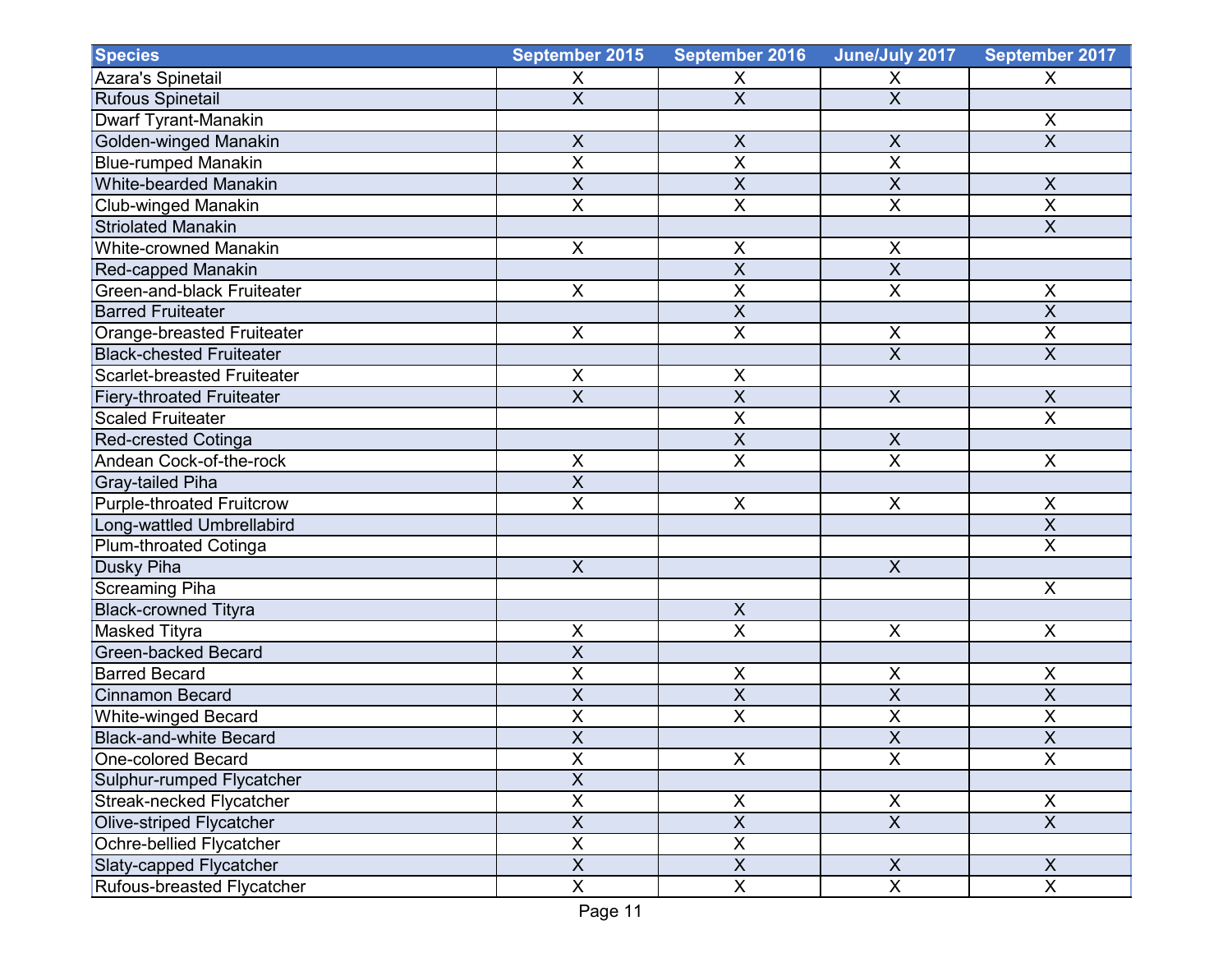| <b>Species</b>                      | September 2015                       | <b>September 2016</b>     | June/July 2017          | September 2017            |
|-------------------------------------|--------------------------------------|---------------------------|-------------------------|---------------------------|
| Variegated Bristle-Tyrant           | $\boldsymbol{\mathsf{X}}$            |                           | X                       | X                         |
| Marble-faced Bristle-Tyrant         | $\overline{X}$                       | X                         | $\overline{X}$          | $\mathsf X$               |
| <b>Ecuadorian Tyrannulet</b>        | $\overline{X}$                       | $\overline{X}$            | $\overline{X}$          | $\overline{X}$            |
| Rufous-headed Pygmy-Tyrant          | $\overline{X}$                       | X                         | $\overline{\mathsf{x}}$ | $\overline{X}$            |
| Black-capped Pygmy-Tyrant           |                                      |                           |                         | $\overline{X}$            |
| Scale-crested Pygmy-Tyrant          | X                                    | $\mathsf X$               | $\sf X$                 | $\mathsf X$               |
| <b>Buff-throated Tody-Tyrant</b>    | $\overline{X}$                       |                           |                         |                           |
| Rufous-crowned Tody-Flycatcher      | $\overline{X}$                       | $\mathsf X$               | $\sf X$                 | $\pmb{\times}$            |
| Common Tody-Flycatcher              | $\overline{\mathsf{X}}$              | $\overline{X}$            | $\overline{\mathsf{x}}$ | $\overline{X}$            |
| <b>Black-headed Tody-Flycatcher</b> |                                      |                           |                         | $\overline{X}$            |
| <b>Pacific Flatbill</b>             |                                      |                           |                         | $\overline{X}$            |
| <b>Fulvous-breasted Flatbill</b>    | $\mathsf{X}$                         | $\pmb{\times}$            |                         |                           |
| Yellow-margined Flycatcher          |                                      | X                         | $\pmb{\mathsf{X}}$      | $\boldsymbol{\mathsf{X}}$ |
| Cinnamon Flycatcher                 | X                                    | X                         | $\sf X$                 | $\overline{X}$            |
| <b>Cliff Flycatcher</b>             | $\overline{X}$                       | $\overline{\mathsf{X}}$   | $\overline{\mathsf{x}}$ | $\overline{\mathsf{X}}$   |
| Ornate Flycatcher                   | $\overline{\mathsf{X}}$              | $\overline{\mathsf{X}}$   | $\overline{\mathsf{x}}$ | $\overline{\mathsf{X}}$   |
| Handsome Flycatcher                 |                                      | $\overline{\mathsf{X}}$   | $\overline{X}$          | $\overline{X}$            |
| <b>Brown-capped Tyrannulet</b>      | $\boldsymbol{\mathsf{X}}$            | $\mathsf X$               | $\overline{X}$          |                           |
| White-lored Tyrannulet              |                                      |                           |                         |                           |
| Southern Beardless-Tyrannulet       | $\pmb{\times}$                       | $\pmb{\times}$            | $\sf X$                 | $\pmb{\times}$            |
| White-tailed Tyrannulet             | $\overline{X}$                       | $\boldsymbol{\mathsf{X}}$ | $\sf X$                 | $\sf X$                   |
| White-banded Tyrannulet             | $\pmb{\mathsf{X}}$                   | X                         | X                       | $\sf X$                   |
| White-throated Tyrannulet           | $\overline{\mathsf{X}}$              | $\overline{X}$            | $\overline{X}$          | $\overline{\mathsf{X}}$   |
| Rufous-winged Tyrannulet            | $\overline{\mathsf{x}}$              |                           |                         |                           |
| Sulphur-bellied Tyrannulet          | $\overline{\mathsf{x}}$              | $\mathsf X$               | $\overline{X}$          | $\overline{X}$            |
| <b>Tufted Tit-Tyrant</b>            | $\overline{X}$                       | $\overline{\mathsf{X}}$   |                         |                           |
| Agile Tit-Tyrant                    | $\overline{X}$                       | $\overline{X}$            | $\pmb{\times}$          | $\mathsf X$               |
| Mouse-colored Tyrannulet            |                                      |                           |                         |                           |
| <b>Yellow Tyrannulet</b>            | $\overline{X}$                       | $\overline{X}$            | $\sf X$                 |                           |
| <b>Foothill Elaenia</b>             |                                      | $\sf X$                   | $\overline{X}$          | X                         |
| <b>Yellow-bellied Elaenia</b>       | $\pmb{\mathsf{X}}$                   | $\overline{\mathsf{x}}$   | $\overline{\mathsf{x}}$ | $\overline{\mathsf{X}}$   |
| White-crested Elaenia               | $\overline{\mathbf{x}}$<br>$\lambda$ |                           | $\overline{\mathsf{x}}$ | $\overline{\mathsf{X}}$   |
| Sierran Elaenia                     | $\overline{X}$                       |                           |                         | $\overline{\mathsf{x}}$   |
| <b>Torrent Tyrannulet</b>           | $\overline{X}$                       | $\pmb{\times}$            | $\pmb{\times}$          |                           |
| Sooty-headed Tyrannulet             | $\boldsymbol{\mathsf{X}}$            | $\overline{X}$            | $\overline{X}$          | $\pmb{\times}$            |
| <b>Black-capped Tyrannulet</b>      | $\overline{X}$                       | $\overline{\mathsf{x}}$   | $\overline{\mathsf{x}}$ | $\overline{\mathsf{x}}$   |
| Ashy-headed Tyrannulet              | $\overline{\mathsf{X}}$              | $\overline{X}$            | $\overline{X}$          | $\overline{X}$            |
| Choco Tyrannulet                    | $\boldsymbol{\mathsf{X}}$            | $\overline{X}$            | $\overline{X}$          | X                         |
| Golden-faced Tyrannulet             | $\overline{X}$                       | $\overline{X}$            | $\overline{X}$          | $\overline{X}$            |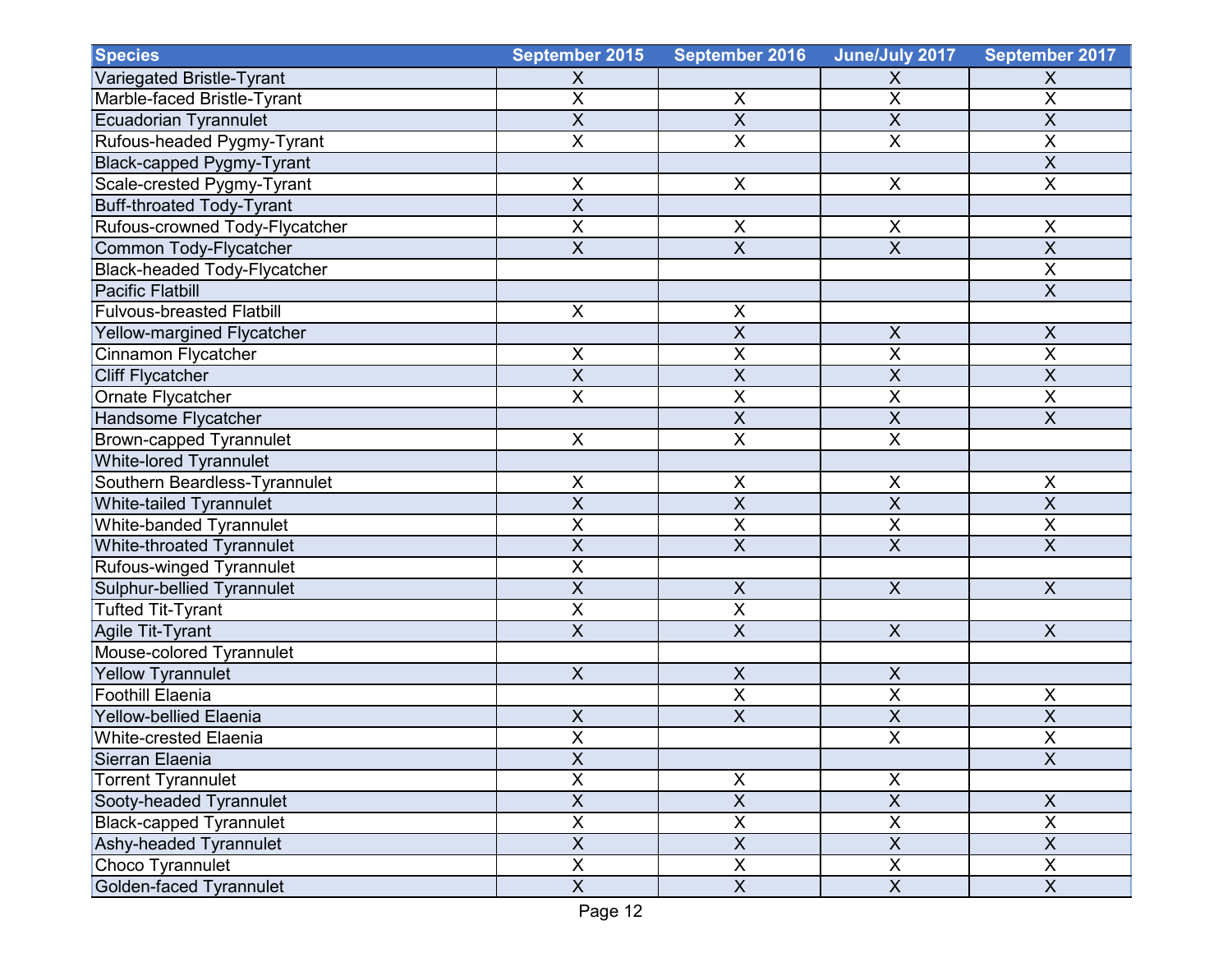| <b>Species</b>                    | September 2015            | September 2016            | June/July 2017            | September 2017            |
|-----------------------------------|---------------------------|---------------------------|---------------------------|---------------------------|
| <b>Flavescent Flycatcher</b>      |                           | X                         | X                         | X                         |
| Olive-chested Flycatcher          | $\boldsymbol{\mathsf{X}}$ | $\overline{X}$            | $\overline{\mathsf{x}}$   | $\overline{X}$            |
| Olive-sided Flycatcher            | $\overline{X}$            | X                         |                           |                           |
| Smoke-colored Pewee               | $\overline{\mathsf{x}}$   | $\overline{\mathsf{X}}$   | $\overline{X}$            | $\overline{X}$            |
| <b>Western Wood-Pewee</b>         |                           | $\overline{X}$            |                           | $\overline{X}$            |
| <b>Eastern Wood-Pewee</b>         | $\mathsf X$               |                           |                           |                           |
| <b>Black Phoebe</b>               | $\overline{X}$            | X                         | $\mathsf{X}$              | $\mathsf X$               |
| <b>Vermilion Flycatcher</b>       |                           | $\overline{\mathsf{X}}$   |                           | $\overline{X}$            |
| Plain-capped Ground-Tyrant        | $\pmb{\times}$            | $\overline{X}$            | X                         | $\overline{X}$            |
| <b>Black-billed Shrike-Tyrant</b> | $\overline{X}$            | $\overline{\mathsf{X}}$   | $\overline{X}$            |                           |
| Streak-throated Bush-Tyrant       |                           |                           | $\overline{X}$            |                           |
| <b>Smoky Bush-Tyrant</b>          | $\overline{X}$            | $\overline{X}$            |                           | $\overline{X}$            |
| Masked Water-Tyrant               | $\sf X$                   | $\overline{\mathsf{x}}$   | $\pmb{\times}$            | $\pmb{\times}$            |
| <b>Crowned Chat-Tyrant</b>        | $\overline{X}$            |                           |                           | $\overline{X}$            |
| Yellow-bellied Chat-Tyrant        | $\overline{\mathsf{x}}$   | X                         | $\mathsf X$               |                           |
| Slaty-backed Chat-Tyrant          | $\overline{X}$            | $\overline{\mathsf{x}}$   | $\overline{\mathsf{X}}$   | $\boldsymbol{\mathsf{X}}$ |
| Rufous-breasted Chat-Tyrant       | $\overline{X}$            | X                         | $\overline{X}$            | $\overline{\mathsf{X}}$   |
| <b>Brown-backed Chat-Tyrant</b>   | $\overline{X}$            | X                         | $\overline{X}$            | $\overline{X}$            |
| Long-tailed Tyrant                | $\overline{X}$            | X                         | $\overline{X}$            |                           |
| Large-headed Flatbill             | $\overline{X}$            | $\overline{\mathsf{X}}$   | $\overline{X}$            | $\mathsf X$               |
| <b>Bright-rumped Attila</b>       |                           | X                         |                           | $\pmb{\times}$            |
| Dusky-capped Flycatcher           | $\boldsymbol{\mathsf{X}}$ | X                         | $\boldsymbol{\mathsf{X}}$ | $\overline{X}$            |
| Pale-edged Flycatcher             | $\overline{X}$            | $\overline{\mathsf{x}}$   | $\overline{X}$            | $\overline{\mathsf{X}}$   |
| Lesser Kiskadee                   |                           |                           |                           | $\overline{X}$            |
| <b>Great Kiskadee</b>             |                           |                           |                           | $\overline{X}$            |
| <b>Boat-billed Flycatcher</b>     | $\overline{X}$            | $\overline{X}$            | $\overline{\mathsf{x}}$   | $\overline{X}$            |
| <b>Rusty-margined Flycatcher</b>  | $\pmb{\mathsf{X}}$        |                           | $\mathsf X$               |                           |
| Social Flycatcher                 | $\overline{X}$            | $\boldsymbol{\mathsf{X}}$ | $\overline{X}$            | $\mathsf{X}$              |
| Gray-capped Flycatcher            | $\overline{X}$            | X                         | $\overline{\mathsf{X}}$   |                           |
| Lemon-browed Flycatcher           | $\overline{X}$            | X                         | $\overline{X}$            | X                         |
| Golden-crowned Flycatcher         | $\overline{\mathsf{x}}$   | $\overline{\mathsf{x}}$   | $\overline{X}$            | $\overline{X}$            |
| <b>Streaked Flycatcher</b>        | $\overline{X}$            | $\overline{X}$            |                           | $\overline{\mathsf{X}}$   |
| <b>Piratic Flycatcher</b>         |                           | X                         |                           | $\overline{\mathsf{x}}$   |
| Snowy-throated Kingbird           |                           | $\overline{X}$            |                           |                           |
| <b>Tropical Kingbird</b>          | X                         | $\overline{X}$            | X                         | X                         |
| <b>Black-billed Peppershrike</b>  | $\overline{\mathsf{x}}$   | $\overline{\mathsf{x}}$   | $\overline{X}$            | $\overline{X}$            |
| <b>Olivaceous Greenlet</b>        | $\overline{X}$            | $\overline{X}$            | $\overline{X}$            | $\mathsf{X}$              |
| Slaty-capped Shrike-Vireo         | $\boldsymbol{\mathsf{X}}$ | $\overline{\mathsf{x}}$   | $\overline{X}$            | $\mathsf{X}$              |
| Lesser Greenlet                   | $\overline{X}$            | $\overline{\mathsf{X}}$   | $\overline{\mathsf{X}}$   | $\mathsf{X}$              |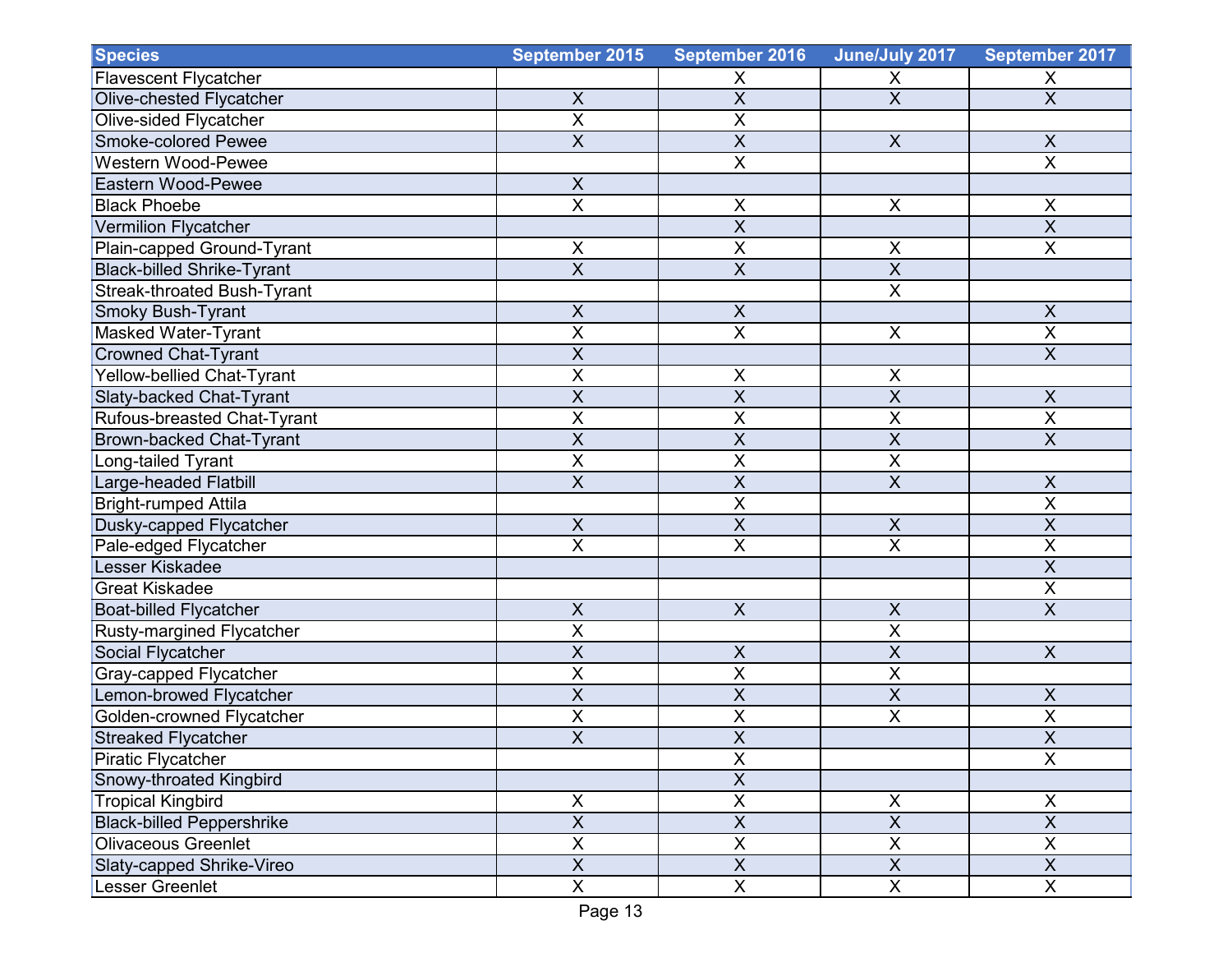| <b>Species</b>                  | September 2015            | <b>September 2016</b>   | June/July 2017            | September 2017          |
|---------------------------------|---------------------------|-------------------------|---------------------------|-------------------------|
| Rufous-naped Greenlet           | $\boldsymbol{X}$          | Χ                       | X                         | X                       |
| Choco Vireo                     |                           | $\overline{\mathsf{X}}$ |                           |                         |
| <b>Brown-capped Vireo</b>       | $\boldsymbol{X}$          | $\overline{\mathsf{x}}$ | $\boldsymbol{\mathsf{X}}$ | $\boldsymbol{X}$        |
| Red-eyed Vireo                  |                           | X                       |                           |                         |
| Chivi Vireo                     | $\overline{X}$            | $\overline{X}$          | $\boldsymbol{\mathsf{X}}$ | $\mathsf{X}$            |
| <b>Beautiful Jay</b>            | $\overline{X}$            |                         | $\overline{X}$            |                         |
| Turquoise Jay                   | $\overline{X}$            | $\sf X$                 | $\overline{X}$            | X                       |
| Green Jay                       | $\overline{X}$            | X                       | X                         | $\overline{X}$          |
| Violaceous Jay                  | $\overline{X}$            | $\overline{X}$          | $\overline{X}$            |                         |
| <b>Blue-and-white Swallow</b>   | $\overline{\mathsf{x}}$   | $\overline{\mathsf{x}}$ | $\overline{\mathsf{x}}$   | $\pmb{\times}$          |
| <b>Pale-footed Swallow</b>      |                           | X                       |                           |                         |
| <b>Brown-bellied Swallow</b>    | $\pmb{\times}$            | X                       | $\pmb{\times}$            | $\pmb{\times}$          |
| <b>White-thighed Swallow</b>    | $\overline{X}$            | $\overline{X}$          | $\overline{X}$            | $\overline{\mathsf{X}}$ |
| <b>White-banded Swallow</b>     |                           |                         |                           | $\mathsf X$             |
| Southern Rough-winged Swallow   | $\boldsymbol{\mathsf{X}}$ | X                       | $\boldsymbol{\mathsf{X}}$ | $\overline{X}$          |
| Gray-breasted Martin            |                           | X                       |                           |                         |
| <b>Tawny-faced Gnatwren</b>     |                           | $\overline{\mathsf{x}}$ | $\mathsf X$               | $\pmb{\mathsf{X}}$      |
| Slate-throated Gnatcatcher      | $\overline{X}$            | $\overline{\mathsf{x}}$ | $\overline{\mathsf{x}}$   | $\overline{\mathsf{x}}$ |
| Scaly-breasted Wren             | $\overline{X}$            | $\overline{\mathsf{x}}$ | $\overline{\mathsf{x}}$   |                         |
| Wing-banded Wren                | $\mathsf X$               | X                       | $\overline{X}$            | $\pmb{\times}$          |
| <b>Gray-mantled Wren</b>        | $\sf X$                   | $\overline{X}$          | $\sf X$                   | $\overline{X}$          |
| <b>House Wren</b>               | $\overline{X}$            | X                       | $\overline{X}$            | $\overline{X}$          |
| Mountain Wren                   | $\overline{X}$            | X                       | $\overline{X}$            | $\overline{X}$          |
| Sedge Wren                      | $\sf X$                   | $\overline{\mathsf{x}}$ | $\overline{X}$            | $\overline{X}$          |
| Thrush-like Wren                | $\overline{X}$            | $\overline{\mathsf{X}}$ | $\overline{\mathsf{x}}$   |                         |
| <b>Plain-tailed Wren</b>        | $\overline{\mathsf{X}}$   | $\overline{\mathsf{x}}$ | $\overline{\mathsf{x}}$   | $\overline{X}$          |
| <b>Whiskered Wren</b>           |                           |                         |                           | $\overline{X}$          |
| Coraya Wren                     |                           |                         | X                         |                         |
| <b>Bay Wren</b>                 | $\overline{X}$            | $\sf X$                 | $\overline{\mathsf{x}}$   | $\overline{X}$          |
| <b>Rufous Wren</b>              | $\overline{X}$            | $\overline{\mathsf{x}}$ | $\overline{X}$            | $\overline{X}$          |
| Sharpe's Wren                   | $\mathsf X$               |                         | $\overline{X}$            | X                       |
| White-breasted Wood-Wren        |                           |                         | $\pmb{\mathsf{X}}$        |                         |
| Gray-breasted Wood-Wren         | $\overline{X}$            | $\overline{X}$          | $\overline{X}$            | $\overline{X}$          |
| White-capped Dipper             | $\overline{X}$            |                         | $\overline{\mathsf{X}}$   | $\overline{\mathsf{X}}$ |
| <b>Andean Solitaire</b>         | $\overline{X}$            | $\pmb{\times}$          | $\overline{X}$            | $\mathsf X$             |
| Slaty-backed Nightingale-Thrush |                           | $\overline{\mathsf{X}}$ | $\overline{X}$            | $\mathsf{X}$            |
| Spotted Nightingale-Thrush      | $\overline{X}$            | $\overline{X}$          | $\overline{X}$            | $\overline{X}$          |
| <b>Black Solitaire</b>          | $\overline{X}$            | $\overline{\mathsf{X}}$ | $\overline{\mathsf{x}}$   | $\overline{\mathsf{x}}$ |
| Rufous-brown Solitaire          |                           | $\overline{X}$          |                           |                         |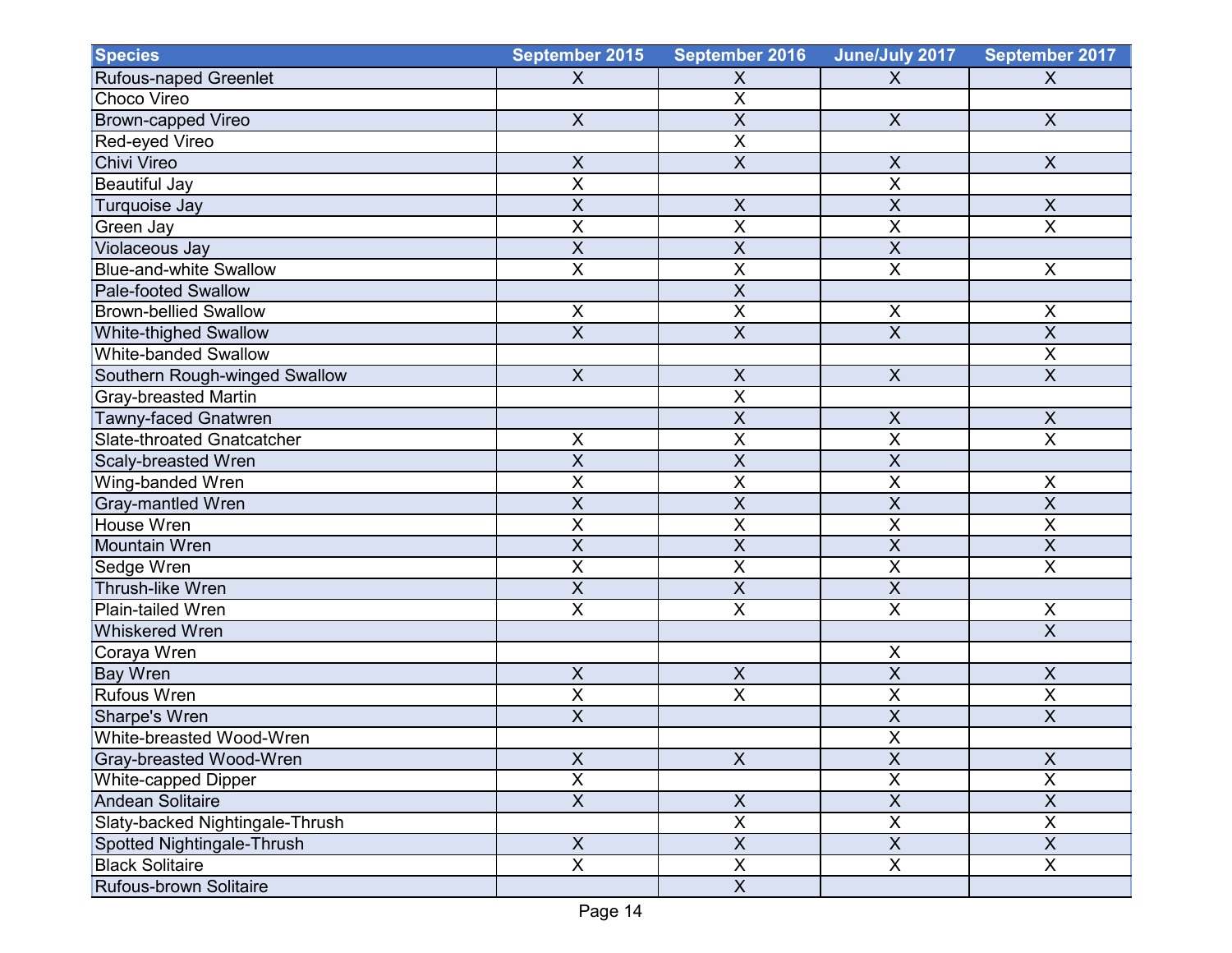| <b>Species</b>                 | September 2015            | <b>September 2016</b>   | June/July 2017            | September 2017          |
|--------------------------------|---------------------------|-------------------------|---------------------------|-------------------------|
| Pale-vented Thrush             |                           | X                       |                           |                         |
| <b>White-necked Thrush</b>     | $\pmb{\times}$            | $\overline{\mathsf{x}}$ |                           | $\pmb{\times}$          |
| <b>Ecuadorian Thrush</b>       | $\overline{\mathsf{X}}$   | $\overline{\mathsf{x}}$ | $\mathsf X$               | $\overline{\mathsf{X}}$ |
| Pale-eyed Thrush               | $\overline{\mathsf{x}}$   |                         | $\overline{\mathsf{x}}$   |                         |
| Lawrence's Thrush              |                           |                         |                           | X                       |
| <b>Black-billed Thrush</b>     | $\mathsf{X}$              | $\mathsf X$             | $\boldsymbol{\mathsf{X}}$ | $\overline{X}$          |
| <b>Chestnut-bellied Thrush</b> |                           |                         |                           |                         |
| <b>Great Thrush</b>            | $\overline{\mathsf{x}}$   | $\overline{X}$          | $\overline{\mathsf{x}}$   | $\overline{X}$          |
| Glossy-black Thrush            | $\overline{X}$            | $\mathsf X$             | $\pmb{\times}$            | $\overline{X}$          |
| <b>House Sparrow</b>           |                           |                         |                           | $\overline{X}$          |
| Paramo Pipit                   | $\pmb{\times}$            | $\mathsf X$             | $\pmb{\times}$            |                         |
| <b>Blue-naped Chlorophonia</b> | $\overline{X}$            |                         | $\overline{\mathsf{x}}$   | $\overline{X}$          |
| Chestnut-breasted Chlorophonia | $\sf X$                   |                         |                           | $\overline{X}$          |
| Yellow-collared Chlorophonia   | $\overline{X}$            | $\pmb{\mathsf{X}}$      |                           |                         |
| Orange-crowned Euphonia        | $\overline{X}$            | $\overline{X}$          | $\sf X$                   | $\sf X$                 |
| Thick-billed Euphonia          | $\overline{X}$            | $\overline{\mathsf{x}}$ | $\overline{X}$            | $\overline{X}$          |
| Golden-rumped Euphonia         | $\pmb{\times}$            |                         |                           | $\overline{X}$          |
| Golden-bellied Euphonia        | $\sf X$                   |                         | $\pmb{\times}$            |                         |
| Bronze-green Euphonia          | $\overline{X}$            | $\overline{\mathsf{X}}$ | $\overline{\mathsf{x}}$   | $\sf X$                 |
| White-vented Euphonia          |                           | $\overline{\mathsf{x}}$ | $\overline{\mathsf{x}}$   | $\overline{\mathsf{X}}$ |
| Orange-bellied Euphonia        | $\pmb{\times}$            | $\overline{\mathsf{x}}$ | $\overline{\mathsf{x}}$   | X                       |
| Rufous-bellied Euphonia        |                           |                         |                           | $\overline{X}$          |
| <b>Yellow-bellied Siskin</b>   |                           | $\pmb{\times}$          |                           | $\pmb{\times}$          |
| <b>Hooded Siskin</b>           | $\boldsymbol{\mathsf{X}}$ |                         | $\boldsymbol{\mathsf{X}}$ | $\overline{X}$          |
| Olivaceous Siskin              | $\overline{X}$            | X                       | $\overline{X}$            | $\overline{X}$          |
| <b>Tanager Finch</b>           |                           | X                       |                           |                         |
| Yellow-throated Chlorospingus  | $\pmb{\times}$            | $\overline{\mathsf{x}}$ | $\sf X$                   | $\pmb{\times}$          |
| Ashy-throated Chlorospingus    | $\overline{X}$            | $\overline{\mathsf{x}}$ | $\overline{\mathsf{x}}$   |                         |
| Common Chlorospingus           | X                         | X                       | $\overline{\mathsf{X}}$   | $\mathsf X$             |
| <b>Dusky Chlorospingus</b>     | X                         | X                       | $\overline{\mathsf{x}}$   | $\overline{\mathsf{X}}$ |
| Yellow-browed Sparrow          | X                         | X                       | $\overline{\mathsf{X}}$   | X                       |
| <b>Black-striped Sparrow</b>   | $\overline{X}$            | $\overline{\mathsf{X}}$ | $\overline{X}$            | $\overline{X}$          |
| Gray-browed Brushfinch         |                           |                         | $\pmb{\times}$            | $\overline{\mathsf{x}}$ |
| Orange-billed Sparrow          | $\mathsf X$               |                         | $\overline{X}$            | $\mathsf{X}$            |
| Chestnut-capped Brushfinch     |                           | $\pmb{\mathsf{X}}$      |                           |                         |
| Rufous-collared Sparrow        | $\mathsf{X}$              | $\overline{\mathsf{X}}$ | $\mathsf{X}$              | $\mathsf{X}$            |
| <b>Tricolored Brushfinch</b>   | $\overline{\mathsf{x}}$   | $\overline{\mathsf{X}}$ | $\overline{X}$            | $\overline{X}$          |
| <b>Slaty Brushfinch</b>        | $\overline{X}$            | $\overline{X}$          | $\overline{\mathsf{X}}$   | $\overline{X}$          |
| Pale-naped Brushfinch          | $\mathsf{X}$              | $\pmb{\times}$          | $\mathsf X$               | X                       |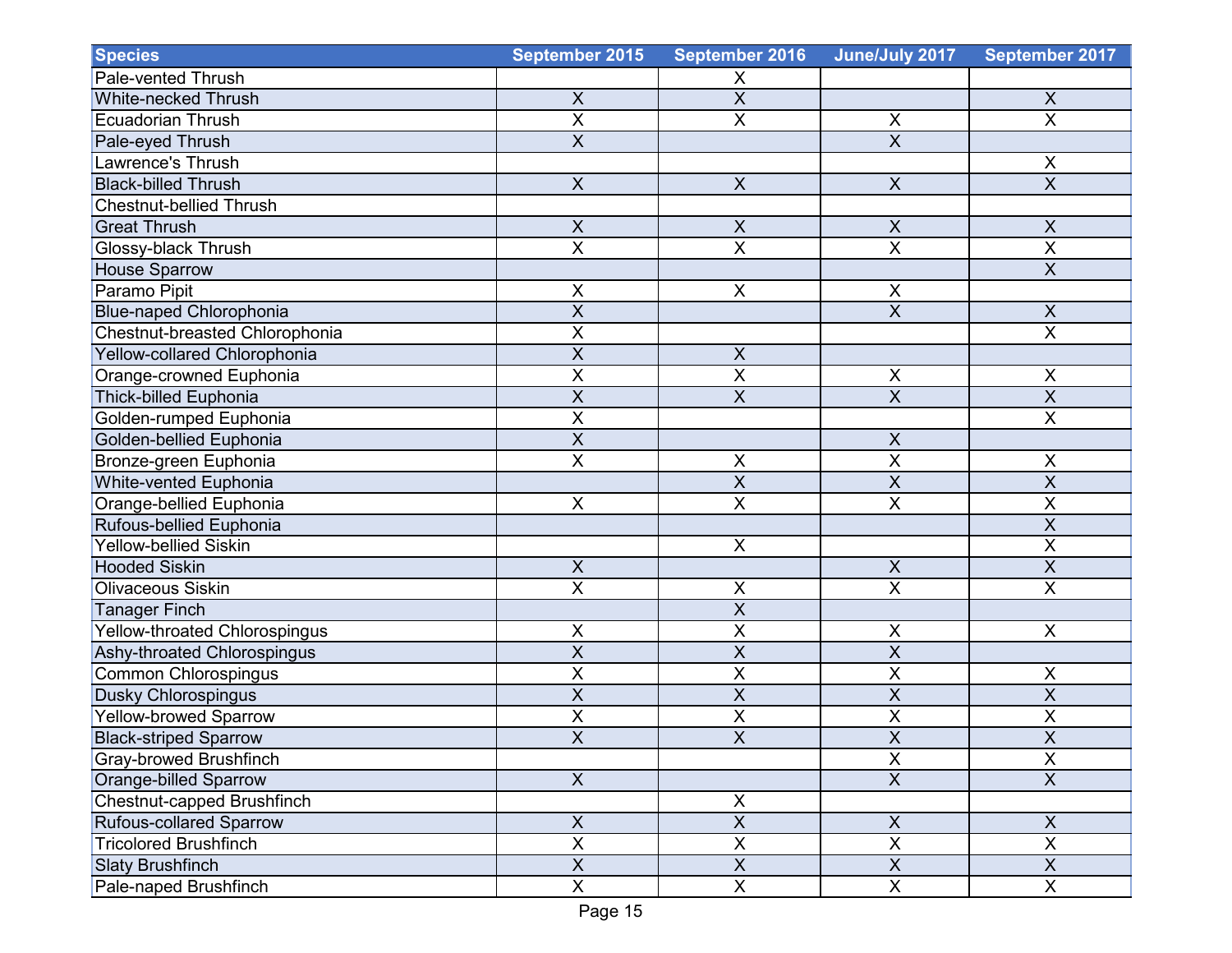| <b>Species</b>                    | September 2015            | <b>September 2016</b>   | June/July 2017            | September 2017            |
|-----------------------------------|---------------------------|-------------------------|---------------------------|---------------------------|
| <b>Yellow-breasted Brushfinch</b> | $\boldsymbol{\mathsf{X}}$ | X                       | X                         | X                         |
| White-winged Brushfinch           | $\overline{\mathsf{x}}$   | $\overline{\mathsf{x}}$ | $\overline{\mathsf{X}}$   | $\overline{\mathsf{X}}$   |
| <b>Yellow-billed Cacique</b>      |                           | X                       |                           |                           |
| Russet-backed Oropendola          | $\pmb{\times}$            | X                       | $\pmb{\times}$            | X                         |
| <b>Crested Oropendola</b>         | $\overline{X}$            | $\overline{X}$          | $\overline{\mathsf{x}}$   | $\overline{X}$            |
| Scarlet-rumped Cacique            | $\overline{\mathsf{x}}$   | $\overline{\mathsf{x}}$ | $\overline{\mathsf{x}}$   | X                         |
| <b>Yellow-rumped Cacique</b>      |                           | X                       | $\sf X$                   | $\sf X$                   |
| Mountain Cacique                  | $\times$                  | X                       | X                         | $\mathsf X$               |
| Red-rumped Cacique                |                           |                         |                           | $\overline{X}$            |
| <b>Yellow-tailed Oriole</b>       | $\pmb{\times}$            | $\pmb{\mathsf{X}}$      | X                         |                           |
| Orange-backed Troupial            |                           |                         |                           | $\sf X$                   |
| Shiny Cowbird                     | $\pmb{\times}$            |                         | $\times$                  | $\overline{\mathsf{x}}$   |
| <b>Giant Cowbird</b>              |                           |                         | $\overline{\mathsf{x}}$   | $\overline{X}$            |
| Scrub Blackbird                   |                           | $\pmb{\mathsf{X}}$      | $\times$                  | $\mathsf X$               |
| Olive-crowned Yellowthroat        | $\boldsymbol{\mathsf{X}}$ | $\overline{X}$          |                           | $\overline{\mathsf{X}}$   |
| <b>American Redstart</b>          | $\overline{X}$            |                         |                           |                           |
| <b>Cerulean Warbler</b>           | $\overline{X}$            | $\sf X$                 |                           | $\mathsf X$               |
| <b>Tropical Parula</b>            | $\overline{\mathsf{x}}$   | $\overline{\mathsf{x}}$ | $\boldsymbol{\mathsf{X}}$ | $\overline{\mathsf{X}}$   |
| <b>Blackburnian Warbler</b>       |                           | $\overline{\mathsf{x}}$ |                           | $\overline{X}$            |
| <b>Yellow Warbler</b>             |                           | $\overline{X}$          |                           |                           |
| <b>Three-striped Warbler</b>      | $\pmb{\times}$            | $\overline{X}$          | X                         | X                         |
| <b>Citrine Warbler</b>            | $\overline{\mathsf{X}}$   | X                       | $\overline{\mathsf{x}}$   | $\overline{\mathsf{X}}$   |
| <b>Black-crested Warbler</b>      | $\sf X$                   | $\pmb{\mathsf{X}}$      | $\boldsymbol{\mathsf{X}}$ | $\sf X$                   |
| <b>Buff-rumped Warbler</b>        | $\sf X$                   | $\overline{\mathsf{x}}$ | $\pmb{\mathsf{X}}$        | X                         |
| Golden-bellied Warbler            | $\overline{X}$            | $\overline{\mathsf{X}}$ | $\overline{\mathsf{x}}$   | $\overline{\mathsf{X}}$   |
| <b>Russet-crowned Warbler</b>     | $\overline{X}$            | $\overline{\mathsf{x}}$ | $\overline{\mathsf{x}}$   | $\overline{\mathsf{X}}$   |
| Canada Warbler                    |                           |                         |                           | $\boldsymbol{\mathsf{X}}$ |
| <b>Slate-throated Redstart</b>    | $\sf X$                   | X                       | X                         | $\sf X$                   |
| <b>Spectacled Redstart</b>        | $\overline{X}$            | X                       | $\overline{\mathsf{x}}$   | $\overline{X}$            |
| <b>Dusky-faced Tanager</b>        | $\overline{X}$            | $\overline{X}$          | $\overline{X}$            | $\pmb{\times}$            |
| <b>White-winged Tanager</b>       | $\overline{X}$            | $\overline{\mathsf{X}}$ |                           |                           |
| Ochre-breasted Tanager            | $\pmb{\mathsf{X}}$        | $\pmb{\mathsf{X}}$      | $\mathsf X$               | X                         |
| Golden Grosbeak                   | $\overline{X}$            | $\overline{X}$          | $\overline{\mathsf{x}}$   | $\overline{X}$            |
| <b>Blue-black Grosbeak</b>        | $\overline{X}$            |                         |                           |                           |
| Amazonian Grosbeak                | $\overline{X}$            |                         |                           |                           |
| <b>Red-crested Cardinal</b>       |                           |                         |                           | X                         |
| <b>Magpie Tanager</b>             | $\overline{X}$            | $\overline{\mathsf{X}}$ | $\mathsf X$               | $\overline{X}$            |
| White-capped Tanager              | $\overline{X}$            |                         |                           | $\mathsf X$               |
| Rufous-crested Tanager            |                           |                         | $\mathsf X$               | $\mathsf{X}$              |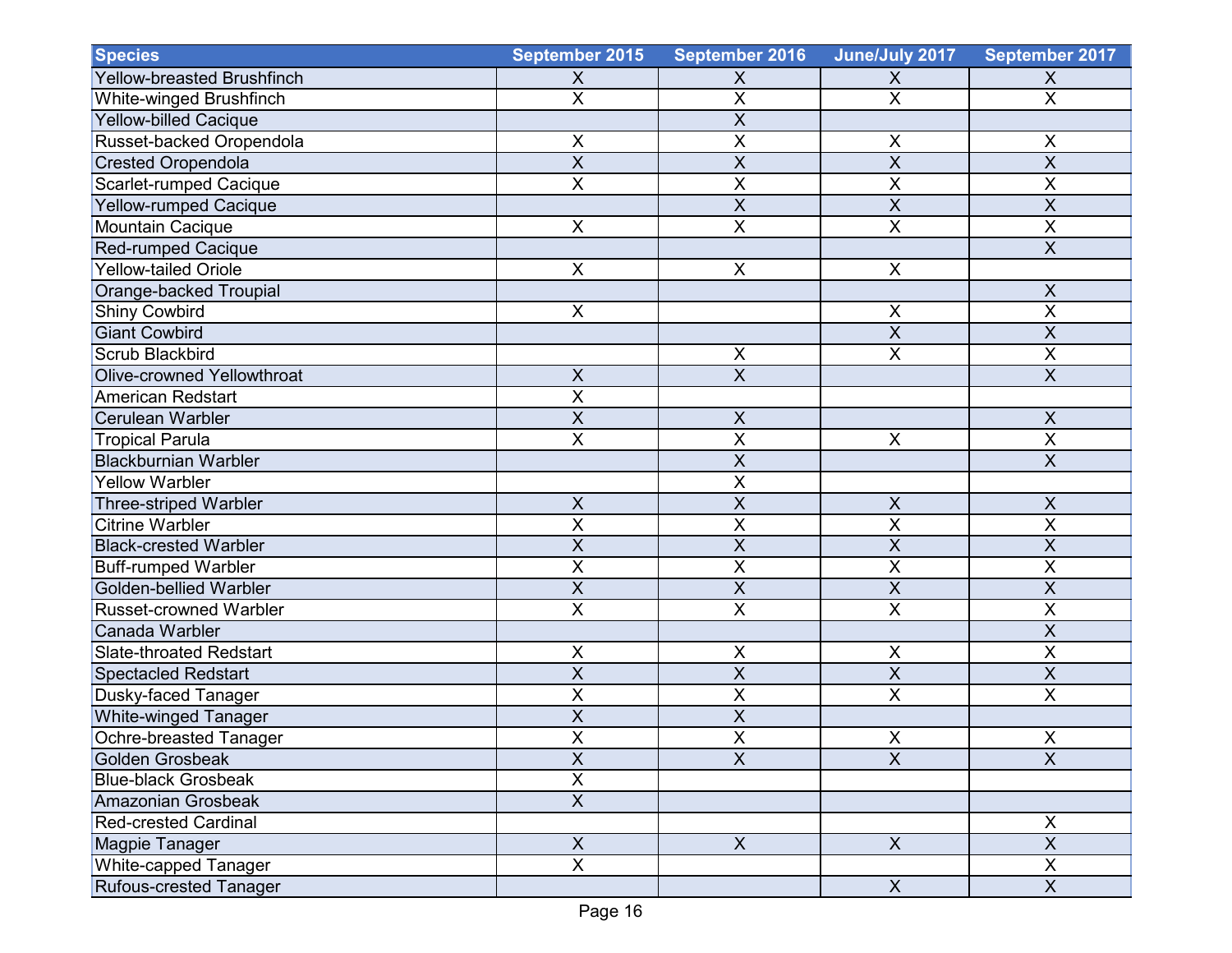| <b>Species</b>                        | September 2015          | <b>September 2016</b>   | June/July 2017            | September 2017          |
|---------------------------------------|-------------------------|-------------------------|---------------------------|-------------------------|
| <b>Black-capped Hemispingus</b>       | X                       | X                       | X                         | X                       |
| <b>Oleaginous Hemispingus</b>         | $\overline{X}$          |                         |                           |                         |
| <b>Black-eared Hemispingus</b>        | $\sf X$                 | X                       | X                         | X                       |
| <b>Superciliaried Hemispingus</b>     | $\overline{X}$          | $\overline{\mathsf{x}}$ |                           | $\overline{\mathsf{x}}$ |
| Rufous-chested Tanager                | $\overline{X}$          |                         |                           | $\mathsf X$             |
| <b>Flame-crested Tanager</b>          |                         |                         | X                         | $\sf X$                 |
| <b>White-shouldered Tanager</b>       | $\pmb{\times}$          | $\pmb{\mathsf{X}}$      | $\overline{X}$            | $\mathsf X$             |
| Tawny-crested Tanager                 | $\overline{X}$          | $\overline{\mathsf{x}}$ | $\overline{\mathsf{x}}$   |                         |
| White-lined Tanager                   | $\mathsf X$             | $\pmb{\mathsf{X}}$      | $\overline{X}$            | X                       |
| <b>Fulvous Shrike-Tanager</b>         |                         |                         | $\overline{\mathsf{x}}$   |                         |
| <b>Flame-rumped Tanager</b>           | $\sf X$                 | $\pmb{\mathsf{X}}$      | X                         | $\mathsf X$             |
| Silver-beaked Tanager                 | $\overline{X}$          | $\overline{\mathsf{x}}$ | $\overline{\mathsf{x}}$   | $\overline{\mathsf{x}}$ |
| Moss-backed Tanager                   | X                       | X                       | X                         | Χ                       |
| <b>Hooded Mountain-Tanager</b>        | $\mathsf{X}$            | X                       | $\sf X$                   | X                       |
| <b>Black-chested Mountain-Tanager</b> | $\overline{\mathsf{X}}$ | X                       | X                         | $\overline{X}$          |
| Grass-green Tanager                   |                         | $\overline{\mathsf{X}}$ | $\overline{X}$            | $\overline{\mathsf{X}}$ |
| Lacrimose Mountain-Tanager            | $\mathsf X$             | X                       |                           | X                       |
| Scarlet-bellied Mountain-Tanager      | $\overline{X}$          | X                       | $\boldsymbol{\mathsf{X}}$ | $\overline{X}$          |
| <b>Blue-winged Mountain-Tanager</b>   | $\overline{X}$          | X                       | $\overline{X}$            | $\sf X$                 |
| <b>Black-chinned Mountain-Tanager</b> | $\overline{X}$          | $\overline{\mathsf{x}}$ |                           | $\overline{X}$          |
| <b>Buff-breasted Mountain-Tanager</b> | $\pmb{\times}$          | X                       | X                         | Χ                       |
| <b>Golden-crowned Tanager</b>         |                         |                         | $\sf X$                   | X                       |
| Fawn-breasted Tanager                 | $\pmb{\times}$          | $\pmb{\times}$          | $\overline{\mathsf{x}}$   | X                       |
| <b>Blue-and-yellow Tanager</b>        | $\overline{X}$          |                         | $\overline{\mathsf{x}}$   | $\overline{\mathsf{X}}$ |
| Glistening-green Tanager              | $\overline{X}$          | $\pmb{\mathsf{X}}$      | X                         | X                       |
| Orange-eared Tanager                  | $\overline{X}$          | X                       | $\overline{\mathsf{x}}$   | $\overline{X}$          |
| Blue-gray Tanager                     | X                       | X                       | X                         | X                       |
| Palm Tanager                          | $\overline{X}$          | X                       | $\overline{X}$            | $\overline{X}$          |
| <b>Blue-capped Tanager</b>            | X                       | X                       | $\sf X$                   |                         |
| Rufous-throated Tanager               | $\sf X$                 | $\sf X$                 |                           | X                       |
| <b>Yellow-bellied Tanager</b>         | $\overline{\mathsf{x}}$ |                         | X                         | $\overline{\mathsf{x}}$ |
| <b>Spotted Tanager</b>                | $\overline{X}$          | $\pmb{\mathsf{X}}$      | $\overline{X}$            | $\overline{X}$          |
| Golden-naped Tanager                  | $\overline{\mathsf{X}}$ | X                       | $\overline{X}$            | $\overline{X}$          |
| Gray-and-gold Tanager                 | $\overline{X}$          | $\overline{X}$          | $\overline{X}$            | $\mathsf{X}$            |
| <b>Black-capped Tanager</b>           | $\mathsf{X}$            | $\overline{\mathsf{X}}$ | $\mathsf X$               | X                       |
| Scrub Tanager                         |                         |                         | $\overline{X}$            | $\overline{X}$          |
| Golden-hooded Tanager                 | $\mathsf{X}$            | $\pmb{\times}$          | $\overline{X}$            | X                       |
| <b>Blue-necked Tanager</b>            | $\mathsf{X}$            | $\overline{X}$          | $\overline{X}$            | $\mathsf{X}$            |
| <b>Blue-and-black Tanager</b>         | $\overline{X}$          | $\overline{\mathsf{x}}$ | $\overline{X}$            | $\mathsf{X}$            |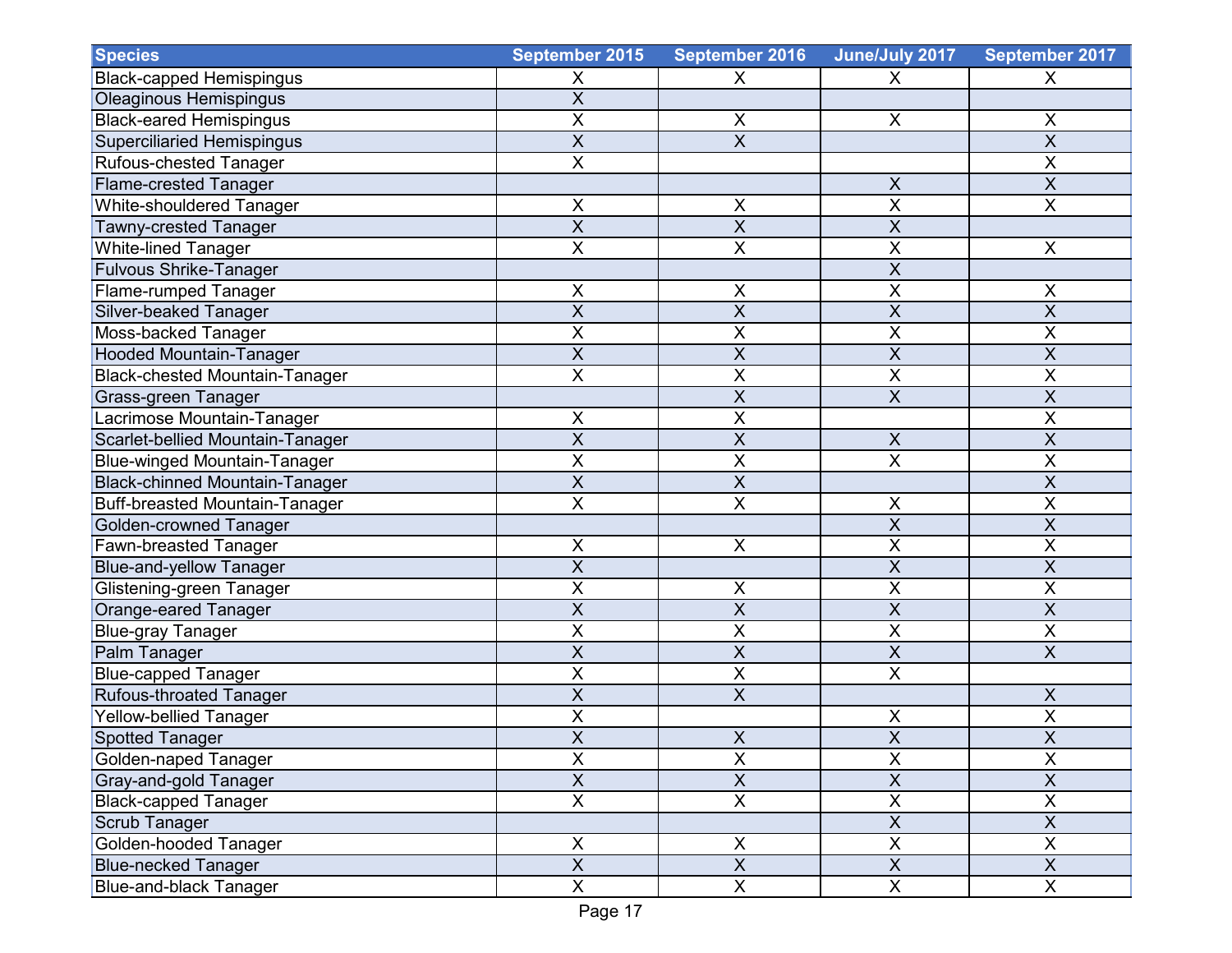| <b>Species</b>                  | September 2015                       | <b>September 2016</b>     | June/July 2017            | September 2017            |
|---------------------------------|--------------------------------------|---------------------------|---------------------------|---------------------------|
| Beryl-spangled Tanager          | $\boldsymbol{\mathsf{X}}$            | $\boldsymbol{\mathsf{X}}$ | X                         | X                         |
| Metallic-green Tanager          | $\sf X$                              | X                         | $\sf X$                   | $\mathsf X$               |
| <b>Blue-browed Tanager</b>      | $\overline{X}$                       | X                         |                           | $\overline{X}$            |
| <b>Turquoise Tanager</b>        |                                      | X                         |                           |                           |
| Paradise Tanager                | $\sf X$                              | X                         | $\pmb{\times}$            | $\boldsymbol{\mathsf{X}}$ |
| Rufous-winged Tanager           | X                                    | X                         |                           | X                         |
| <b>Bay-headed Tanager</b>       | $\overline{X}$                       | X                         | $\sf X$                   | $\sf X$                   |
| Golden-eared Tanager            | $\overline{\mathsf{x}}$              | X                         | $\overline{\mathsf{x}}$   | $\overline{X}$            |
| Saffron-crowned Tanager         | $\overline{X}$                       | $\sf X$                   | $\overline{X}$            | $\sf X$                   |
| <b>Flame-faced Tanager</b>      | X                                    | X                         | X                         | X                         |
| Green-and-gold Tanager          | $\overline{X}$                       | X                         | $\overline{X}$            | $\overline{X}$            |
| <b>Blue-whiskered Tanager</b>   | $\overline{X}$                       |                           |                           |                           |
| Golden Tanager                  | $\boldsymbol{\mathsf{X}}$            | X                         | X                         | X                         |
| <b>Silver-throated Tanager</b>  | $\sf X$                              | Χ                         | $\sf X$                   | X                         |
| <b>Swallow Tanager</b>          | $\overline{\mathsf{X}}$              | $\overline{\mathsf{x}}$   | $\overline{\mathsf{X}}$   | $\overline{\mathsf{X}}$   |
| <b>Black-faced Dacnis</b>       | $\overline{\mathsf{x}}$              | $\overline{\mathsf{X}}$   | $\overline{\mathsf{X}}$   | $\overline{\mathsf{x}}$   |
| <b>Yellow-bellied Dacnis</b>    |                                      |                           |                           | X                         |
| <b>Scarlet-thighed Dacnis</b>   | X                                    | Χ                         |                           | X                         |
| <b>Blue Dacnis</b>              | $\overline{X}$                       | $\overline{\mathsf{X}}$   | $\sf X$                   | $\overline{X}$            |
| <b>Scarlet-breasted Dacnis</b>  | X                                    | X                         | $\overline{\mathsf{x}}$   | X                         |
| Purple Honeycreeper             | $\sf X$                              | X                         | X                         | X                         |
| Green Honeycreeper              | X                                    | X                         | X                         | X                         |
| Golden-collared Honeycreeper    | $\overline{\mathsf{X}}$              | $\overline{X}$            | $\overline{\mathsf{X}}$   | $\overline{\mathsf{X}}$   |
| Scarlet-browed Tanager          | $\overline{\mathsf{X}}$              | $\overline{\mathsf{x}}$   | $\overline{\mathsf{x}}$   |                           |
| Guira Tanager                   | $\overline{X}$                       | X                         | $\overline{X}$            | $\sf X$                   |
| Yellow-backed Tanager           |                                      |                           |                           | $\overline{X}$            |
| <b>Chestnut-vented Conebill</b> | $\mathsf X$                          |                           |                           | $\sf X$                   |
| <b>Giant Conebill</b>           |                                      |                           |                           |                           |
| <b>Blue-backed Conebill</b>     | $\times$                             | X                         | $\sf X$                   | $\sf X$                   |
| <b>Capped Conebill</b>          | X                                    | Χ                         | $\sf X$                   | $\pmb{\times}$            |
| <b>Cinereous Conebill</b>       | $\overline{\mathsf{x}}$              | $\overline{\mathsf{x}}$   | $\overline{\mathsf{x}}$   | $\overline{\mathsf{x}}$   |
| <b>Glossy Flowerpiercer</b>     | $\overline{\mathbf{x}}$<br>$\lambda$ | $\overline{\mathsf{x}}$   | $\overline{\mathsf{x}}$   | $\overline{X}$            |
| <b>Black Flowerpiercer</b>      | $\overline{X}$                       | $\overline{X}$            |                           | $\overline{X}$            |
| White-sided Flowerpiercer       | $\overline{\mathsf{x}}$              | $\overline{X}$            | X                         | $\mathsf X$               |
| Indigo Flowerpiercer            |                                      | $\overline{X}$            | $\overline{X}$            | $\boldsymbol{\mathsf{X}}$ |
| <b>Rusty Flowerpiercer</b>      | $\overline{\mathsf{x}}$              |                           |                           | $\overline{X}$            |
| Deep-blue Flowerpiercer         | $\overline{X}$                       | $\mathsf X$               | $\boldsymbol{\mathsf{X}}$ |                           |
| <b>Bluish Flowerpiercer</b>     | $\pmb{\times}$                       | $\overline{X}$            | $\mathsf X$               | X                         |
| <b>Masked Flowerpiercer</b>     | $\overline{X}$                       | $\overline{X}$            | $\overline{X}$            | $\overline{X}$            |